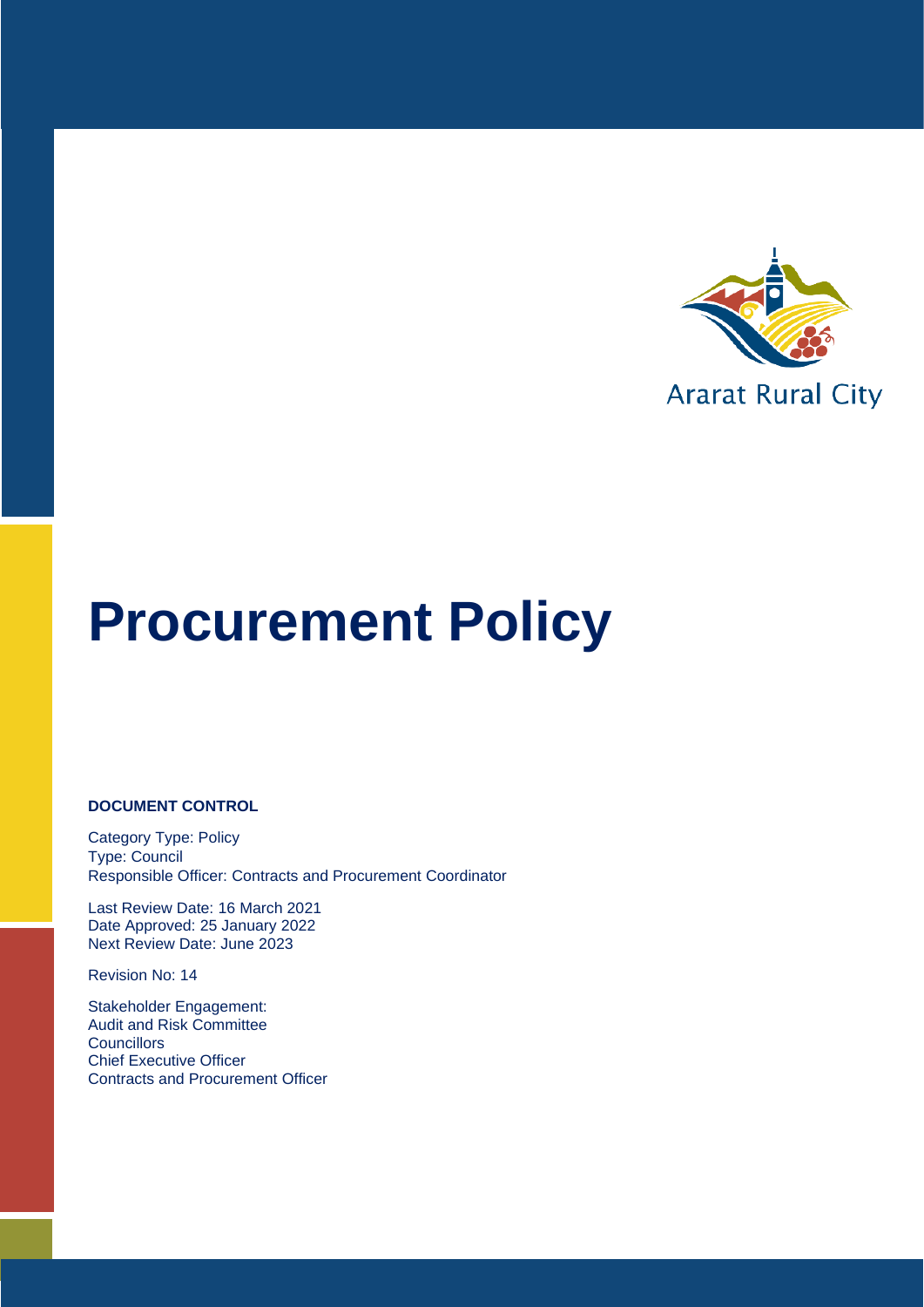

#### **CONTENTS**

| 1.11   |  |
|--------|--|
| 1.1    |  |
| 1.2    |  |
| 1.3    |  |
| 1.4    |  |
| 1.5    |  |
| 2.     |  |
| 2.1    |  |
| 2.2    |  |
| 2.2.1  |  |
| 2.2.2  |  |
| 2.3    |  |
| 2.4    |  |
| 2.5    |  |
| 2.6    |  |
| 2.7    |  |
| 2.8    |  |
| 2.9    |  |
| 2.10   |  |
| 2.10.1 |  |
| 2.10.2 |  |
| 2.10.3 |  |
| 2.10.4 |  |
| 2.11   |  |
| 2.11.1 |  |
|        |  |
| 2.11.3 |  |
| 2.11.4 |  |
| 2.11.5 |  |
| 2.11.6 |  |
| 2.11.7 |  |
|        |  |
| 2.12.1 |  |
| 2.12.2 |  |
| 2.12.3 |  |
| 2.12.4 |  |
| 2.12.5 |  |
| 2.13   |  |
| 2.14   |  |
| 2.15   |  |
| 2.16   |  |
| 2.16.1 |  |
| 2.17   |  |
| 2.17.1 |  |
| 2.17.2 |  |
| 2.17.3 |  |
| 2.18   |  |
| 2.19   |  |
| 2.21   |  |
| 2.22   |  |
| 2.23   |  |
| 2.24   |  |
| 3.     |  |
|        |  |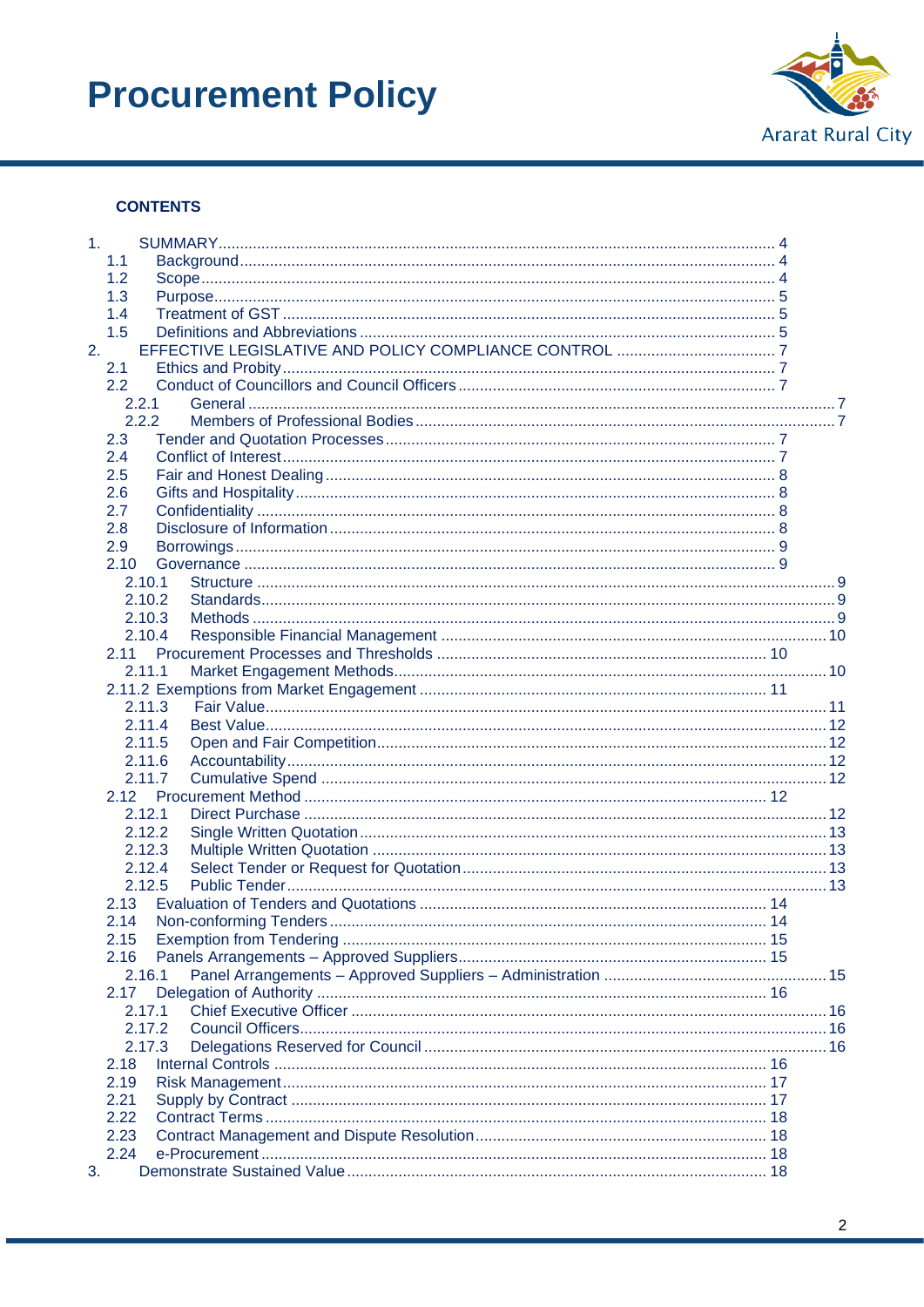

|     | 3.1 |  |
|-----|-----|--|
|     | 3.2 |  |
|     | 3.3 |  |
|     | 3.4 |  |
|     | 3.5 |  |
|     | 3.1 |  |
|     | 3.2 |  |
|     | 3.3 |  |
|     | 3.4 |  |
|     | 3.5 |  |
|     | 3.6 |  |
| 4.  |     |  |
|     | 4.1 |  |
| 5.  |     |  |
|     | 5.1 |  |
|     | 5.2 |  |
| 6.  |     |  |
| 7.  |     |  |
| 8.  |     |  |
| 9.  |     |  |
| 10. |     |  |
|     |     |  |
|     |     |  |
|     |     |  |
|     |     |  |
|     |     |  |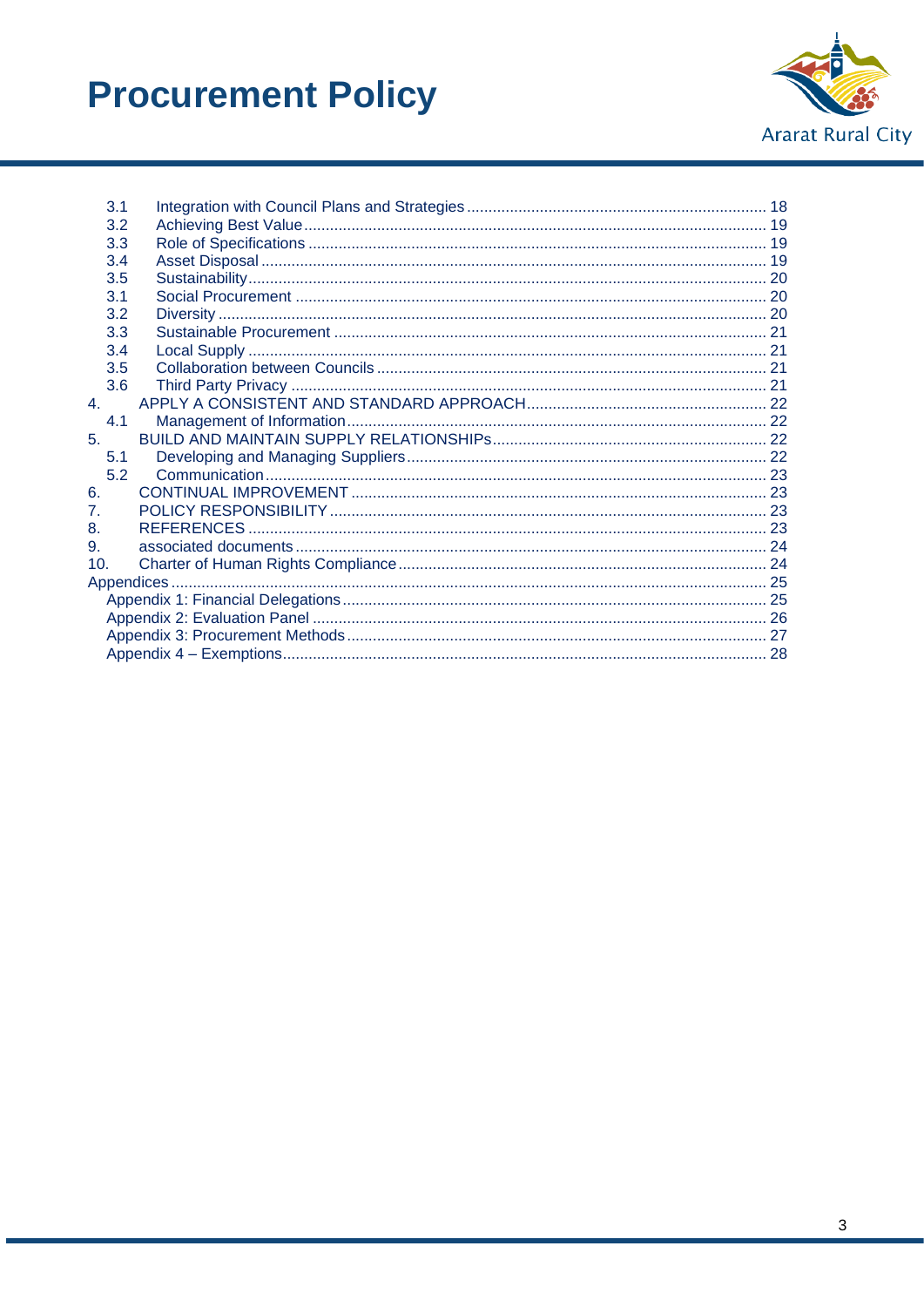

#### <span id="page-3-0"></span>**1. SUMMARY**

#### <span id="page-3-1"></span>**1.1 Background**

Ararat Rural City Council (Council) recognises the importance of having a procurement framework based on integrated policy, strategy, service delivery plans and associated procedures for the procurement of all goods, services and works. This framework will assist Council to achieve its objectives such as sustainable and social procurement; bottom-line cost savings, supporting local economies; achieving innovation; and better services for communities.

The elements of best practice applicable to local government procurement incorporate:

- broad principles covering ethics, value for money, responsibilities and accountabilities;
- guidelines giving effect to those principles;
- a system of delegations (i.e. the authorisation of officers to approve and undertake a range of functions in the procurement process);
- procurement processes, with appropriate procedures covering minor procurement to high value, complex procurement.

In addition to these elements, Council's contracting, purchasing and contract management activities endeavour to:

- support Council's corporate strategies, aims and objectives including, but not limited to those related to service delivery in support of the community's needs and aspirations, protection of the environment, and corporate social responsibility;
- take a long-term strategic view of its procurement needs while continually assessing, reviewing and auditing its procedures, strategy and objectives;
- provide a robust and transparent audit trail which ensures that procurement projects are delivered on time, within cost constraints and that meets the needs of end users;
- be conducted, and are seen to be undertaken, in an impartial, fair and ethical manner;
- achieve value for money and quality in the acquisition of goods, services and works by the Council;
- ensure that risk is identified, assessed and managed at all stages of the procurement process;
- use strategic procurement practices and innovative procurement solutions to promote sustainability and best value, in particular making use of collaboration and partnership opportunities;
- use social procurement to enhance sustainable and strategic procurement to effectively contribute towards building stronger communities and meeting the broader social objectives of the Council;
- comply with legislation, corporate policies or other requirements, ensuring that all staff responsible for procurement and contract management are aware of and adhere to the legislative requirements, Council standards and best practices.

The Victorian Local Government *Best Practice Procurement Guidelines 2013* detail of how the Council can achieve its procurement objectives.

This Policy endeavours to promote best practice in procurement.

#### <span id="page-3-2"></span>**1.2 Scope**

This Procurement Policy is made under Section 108 of the *Local Government Act 2020* (the Act). The Act is the crucial legislative framework that regulates the process of all local government procurement in Victoria. Section 108 of the Act requires Council to prepare, approve and comply with a procurement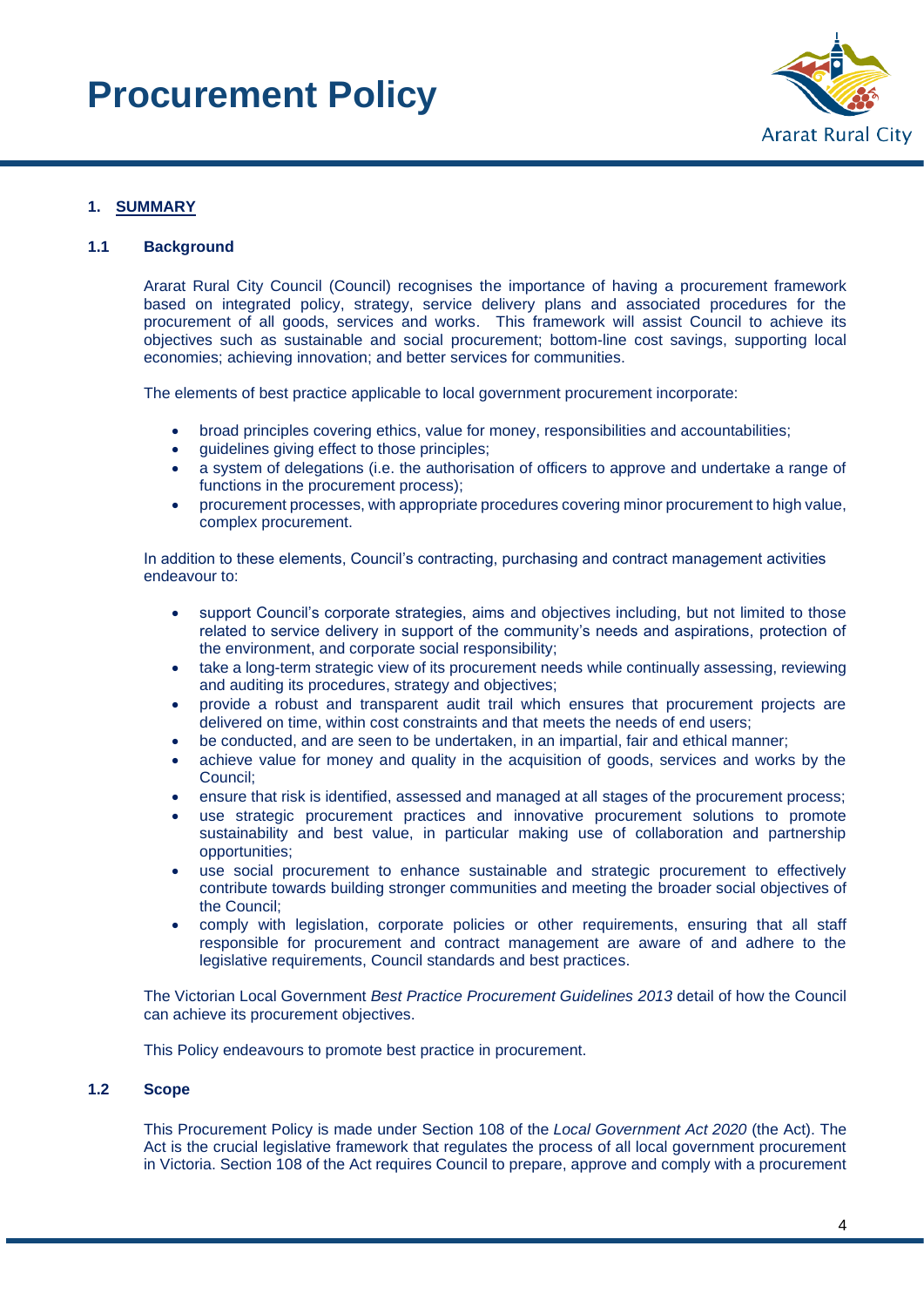

policy encompassing the principles, processes and procedures applied to purchasing goods, services and works.

This policy is to apply in addition to applicable sections of the Act.

#### <span id="page-4-0"></span>**1.3 Purpose**

The purpose of this Policy is to:

- Provide the governance framework for Council's procurement.
- Ensure goods, services and works meet the requirements and expectations of the community.
- Ensure procurement is undertaken based on best value for money.
- Ensure procurement is undertaken fairly for existing and prospective suppliers and service providers.
- Ensure procurement complies with due probity, accountability, and transparency.

#### <span id="page-4-1"></span>**1.4 Treatment of GST**

All monetary values stated in this policy exclude GST except where expressly stated otherwise.

#### <span id="page-4-2"></span>**1.5 Definitions and Abbreviations**

| <b>TERM</b>                                                                                                                                                                                                                                                                                | <b>DEFINITION</b>                                                                                                                                                                                                                                                                                                                                                                                                                                                                                                 |  |  |
|--------------------------------------------------------------------------------------------------------------------------------------------------------------------------------------------------------------------------------------------------------------------------------------------|-------------------------------------------------------------------------------------------------------------------------------------------------------------------------------------------------------------------------------------------------------------------------------------------------------------------------------------------------------------------------------------------------------------------------------------------------------------------------------------------------------------------|--|--|
| <b>Act / The Act</b>                                                                                                                                                                                                                                                                       | <b>Local Government Act 2020</b>                                                                                                                                                                                                                                                                                                                                                                                                                                                                                  |  |  |
| <b>Authorised</b><br><b>Officer</b>                                                                                                                                                                                                                                                        | A Council staff member is authorised to approve the release of a purchase order or<br>the entry into an agreement or contract.                                                                                                                                                                                                                                                                                                                                                                                    |  |  |
| <b>Best Value</b>                                                                                                                                                                                                                                                                          | Best value in procurement requires selecting a suitable supply of goods, services<br>and works based on both cost and non-cost factors. These include:<br>Quality, time and cost standards defined by the Council for the delivery of<br>$\bullet$<br>services.<br>Services that are accessible to those members of the community for whom it<br>$\bullet$<br>is intended.<br>Services that meet the community's expectations and values; and<br>$\bullet$<br>Services that provide value for money.<br>$\bullet$ |  |  |
| <b>CEO</b>                                                                                                                                                                                                                                                                                 | <b>Chief Executive Officer</b>                                                                                                                                                                                                                                                                                                                                                                                                                                                                                    |  |  |
| <b>Collaborative</b><br><b>Tendering</b>                                                                                                                                                                                                                                                   | Opportunities for tendering with other councils or public bodies or through a<br>collaborative procurement arrangement to purchase goods, service and works to<br>take advantage of economies of scale.                                                                                                                                                                                                                                                                                                           |  |  |
| <b>Commercial in</b><br><b>Confidence</b>                                                                                                                                                                                                                                                  | If released, information may prejudice the business dealings of a party e.g., prices,<br>discounts, rebates, profits, methodologies, and process information.                                                                                                                                                                                                                                                                                                                                                     |  |  |
| The process ensures both parties to a contract fully meet their respective obligations<br><b>Contract</b><br>as efficiently and effectively as possible to deliver the business and operational<br><b>Management</b><br>objectives required from the contract and provide value for money. |                                                                                                                                                                                                                                                                                                                                                                                                                                                                                                                   |  |  |
| <b>Council Staff</b>                                                                                                                                                                                                                                                                       | Includes full-time and part-time Council officers, and temporary employees,<br>contractors and consultants while engaged by the Council.                                                                                                                                                                                                                                                                                                                                                                          |  |  |
| <b>Cumulative</b><br><b>Spend</b>                                                                                                                                                                                                                                                          | The total value of goods, services or works procured from a single supplier is<br>associated with an approach to market via quotation or tender. Cumulative spending<br>should not exceed the tender threshold without a formal procurement process.                                                                                                                                                                                                                                                              |  |  |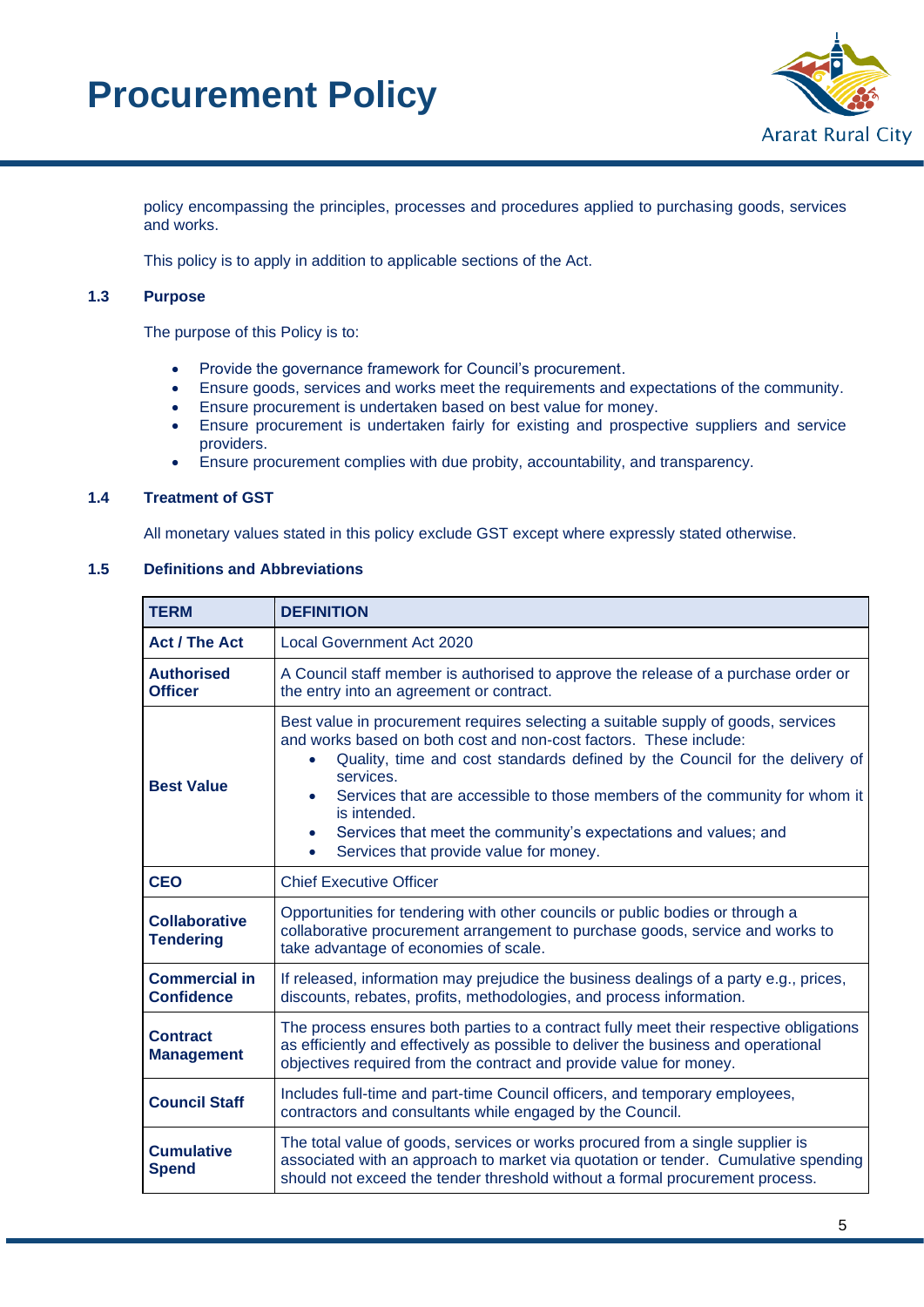

| e-Procurement<br>The use of online tendering and electronic systems to purchase and pay for supply. |                                                                                                                                                                                                                                                                                                                                                                                                                                                                                                                                                                  |
|-----------------------------------------------------------------------------------------------------|------------------------------------------------------------------------------------------------------------------------------------------------------------------------------------------------------------------------------------------------------------------------------------------------------------------------------------------------------------------------------------------------------------------------------------------------------------------------------------------------------------------------------------------------------------------|
| <b>EOI</b>                                                                                          | <b>Expression of Interest</b>                                                                                                                                                                                                                                                                                                                                                                                                                                                                                                                                    |
| <b>Expression of</b><br><b>Interest</b>                                                             | An invitation for persons to submit an EOI for the provision of the goods, services or<br>works. This Invitation is not an offer or a contract.                                                                                                                                                                                                                                                                                                                                                                                                                  |
| <b>Officer</b>                                                                                      | Any member of Council staff.                                                                                                                                                                                                                                                                                                                                                                                                                                                                                                                                     |
| <b>Outsourced</b><br><b>Council Works</b>                                                           | Works undertaken by request, purchase order or contract to Council by an<br>independent entity.                                                                                                                                                                                                                                                                                                                                                                                                                                                                  |
| <b>Panel</b><br><b>Arrangements</b>                                                                 | A contract that sets out rates for goods, services or works available for the<br>agreement term. No commitment is made to purchase a specified value or quantity<br>of goods or services.                                                                                                                                                                                                                                                                                                                                                                        |
| <b>Probity</b>                                                                                      | Uprightness, honesty, proper and ethical conduct and propriety in dealings. Within<br>Government, the word "probity" is often used in a general sense to mean "good<br>process."<br>A procurement process that conforms to the expected standards of probity is one in<br>which clear procedures that are consistent with the Council's policies and legislation<br>are established, understood and followed from the outset.<br>These procedures consider the legitimate interests of suppliers and ensure that all<br>potential suppliers are treated equally. |
| <b>Procurement</b>                                                                                  | Procurement is the whole process of acquisition of external goods, services or<br>works. This process spans the whole life cycle from concept to the end of the useful<br>life of an asset (including disposal) or the end of a service contract.                                                                                                                                                                                                                                                                                                                |
| <b>Public Tender</b>                                                                                | A formal written request for the provision of goods, services or works, open to any<br>prospective supplier. A public notice or advertisement must be issued.                                                                                                                                                                                                                                                                                                                                                                                                    |
| <b>Request for</b><br>Quotation                                                                     | A formal written request to selected prospective suppliers for the provision of goods,<br>services or works. A request for quotation will allow the supplier to define some or all<br>the terms and the specification of the supply.                                                                                                                                                                                                                                                                                                                             |
| <b>Responsible</b><br><b>Officer</b>                                                                | Any Council staff member who is responsible for a service or project for which<br>procurement is being undertaken.                                                                                                                                                                                                                                                                                                                                                                                                                                               |
| <b>Select Tender</b>                                                                                | A formal written request to selected prospective suppliers for the provision of goods,<br>services or works. A tender will define the terms and specification of supply. A select<br>tender is equivalent to a request for quotation.                                                                                                                                                                                                                                                                                                                            |
| <b>Standing Offer</b><br><b>Arrangements</b>                                                        | A contract that sets out rates for goods, services or works which are available for the<br>agreement term. No commitment is made under the agreement to purchase a<br>specified value or quantity of goods or services                                                                                                                                                                                                                                                                                                                                           |
| <b>Supply</b>                                                                                       | Goods, services or works that have been procured from another entity.                                                                                                                                                                                                                                                                                                                                                                                                                                                                                            |
| <b>Sustainability</b>                                                                               | Activities that meet the needs of the present without compromising the ability of<br>future generations to meet their needs.                                                                                                                                                                                                                                                                                                                                                                                                                                     |
| <b>Tender Process</b>                                                                               | The process of inviting parties to submit a quotation or tender, followed by evaluation<br>of submissions and selection of a successful bidder or tenderer.                                                                                                                                                                                                                                                                                                                                                                                                      |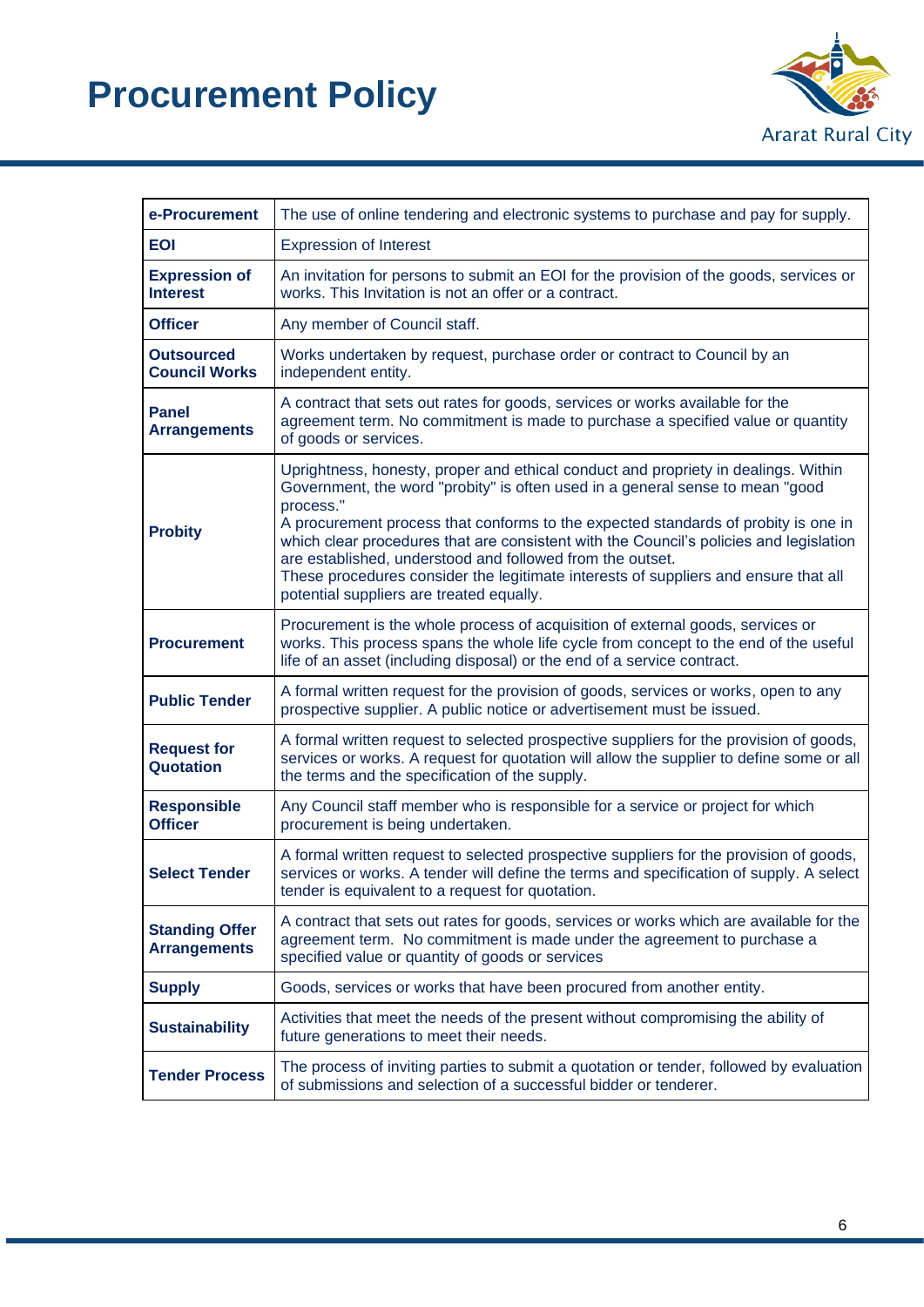

#### <span id="page-6-0"></span>**2. EFFECTIVE LEGISLATIVE AND POLICY COMPLIANCE CONTROL**

#### <span id="page-6-1"></span>**2.1 Ethics and Probity**

The Council must perform procurement activities with unquestionable integrity and in a manner that can withstand the closest possible scrutiny.

#### <span id="page-6-3"></span><span id="page-6-2"></span>**2.2 Conduct of Councillors and Council Officers**

#### **2.2.1 General**

Councillors and Council officers shall undertake procurement activities in ways that are ethical and of the highest integrity. In accordance with sections 126-131 of the Act, Councillors and Council Officers have an overriding responsibility to act impartially and with integrity, avoiding conflicts of interest.

Councillors and Council officers will:

- Treat potential and existing suppliers with equality and fairness.
- Not seek or receive personal gain and adhere to the Councillor Gifts Policy and Staff Gift Policy in all matters of procurement.
- Maintain confidentiality of Commercial in Confidence information.
- Present the highest standards of professionalism and probity.
- Deal with suppliers honestly and impartially.
- Provide all suppliers and bidders with the same information to ensure equal opportunity.
- Be accountable for all decisions made.
- Maintain fair, equitable and non-discriminatory procedures for addressing complaints and concerns raised by suppliers or community members regarding Council's procurement activities.
- Act in accordance with the Staff Code of Conduct or the Councillor Code of Conduct policies.
- Must disclose any conflict of interest.
- Not perform any outsourced Council services and works.

#### <span id="page-6-4"></span>**2.2.2 Members of Professional Bodies**

Councillors and Council officers belonging to professional organisations shall, in addition to the obligations detailed in this policy, ensure that they adhere to any code of ethics or professional standards required by that body.

#### <span id="page-6-5"></span>**2.3 Tender and Quotation Processes**

The Council shall undertake all tender and quotation processes in accordance with the Act, the requirements of this Policy and any associated procedures, relevant legislation, and relevant Australian Standards.

#### <span id="page-6-6"></span>**2.4 Conflict of Interest**

Councillors and Council officers shall not participate in procurement activities where they have a conflict of interest. Further, Councillors and officers shall avoid situations in which private interests have a potential to or might be thought to conflict with their Council duties.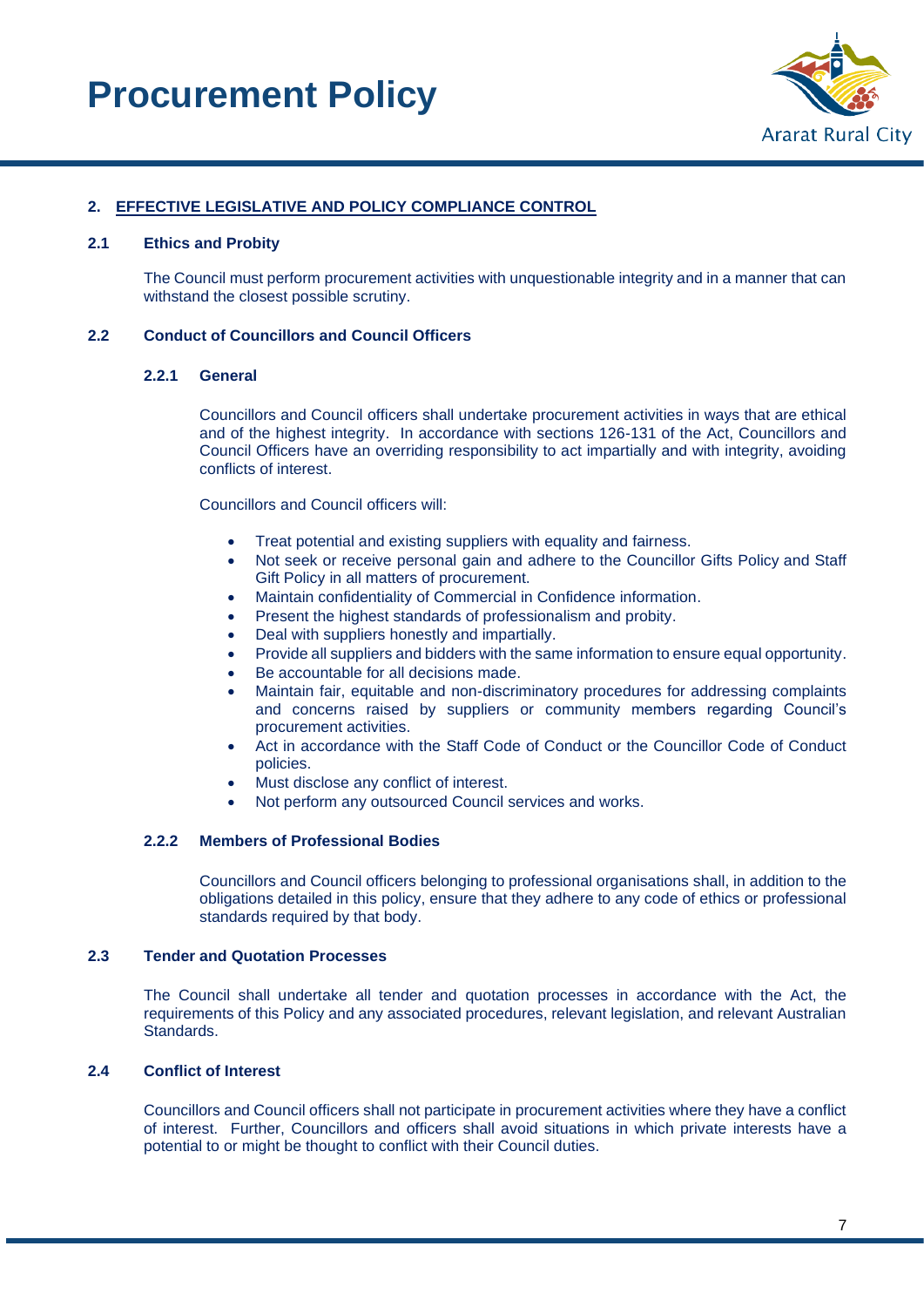

Councillors and Council officers involved in the procurement process, in particular preparing tender documentation, including writing tender specifications, tender opening, and tender evaluation panels, must:

- **Avoid** conflicts of interest, whether actual, potential, or perceived, arising between their official duties and private interests. Private interests include the financial and other interests of Councillors and Council officers, plus their relatives and close associates.
- **Declare** any conflict of interest that exists or that they have no conflict of interest.
- **Observe** prevailing Council, and Victorian Government Purchasing Board guidelines on how to prevent or deal with conflict-of-interest situations; and not take advantage of any tender related information whether or not for personal gain.

#### <span id="page-7-0"></span>**2.5 Fair and Honest Dealing**

Council is committed to providing equal opportunity for all businesses, irrespective of their size and location, to bid for work through open and transparent market processes.

Impartiality is to be maintained through the procurement process to eliminate the prospect of any bias in decisions and withstand public scrutiny.

#### <span id="page-7-1"></span>**2.6 Gifts and Hospitality**

No Councillor or Council officer shall either directly or indirectly solicit or accept gifts or presents from any supplier, provider or contractor, or any other member of the public, involved with any matter connected with the procurement of goods, services or works. The Councillor Gifts Policy and Staff Gift Policy also apply.

#### <span id="page-7-2"></span>**2.7 Confidentiality**

Information received by the Council concerning requests for quotation or tenders must not be disclosed to other parties and securely stored.

Councillors and Council officers are to prevent information disclosure by refusing to release or discuss the following:

- Pre-contract information includes, but is not limited to, information provided in quotations and tenders or subsequently provided in pre-contract negotiations.
- Information disclosed by organisations in tenders, quotations or during tender negotiations.
- All information that is Commercial in Confidence.
- Agency employment services where initial contracts need to be extended (subject to appropriate approvals).

Discussion with potential suppliers during tender evaluations should not go beyond the extent necessary to resolve doubt on what is being offered by that supplier. At no stage should any discussion be entered into which could have potential contractual implications before the contract approval process is finalised.

#### <span id="page-7-3"></span>**2.8 Disclosure of Information**

Information related to procurement shall be disclosed where required by the Act or in accordance with Appendix 3 of this Policy.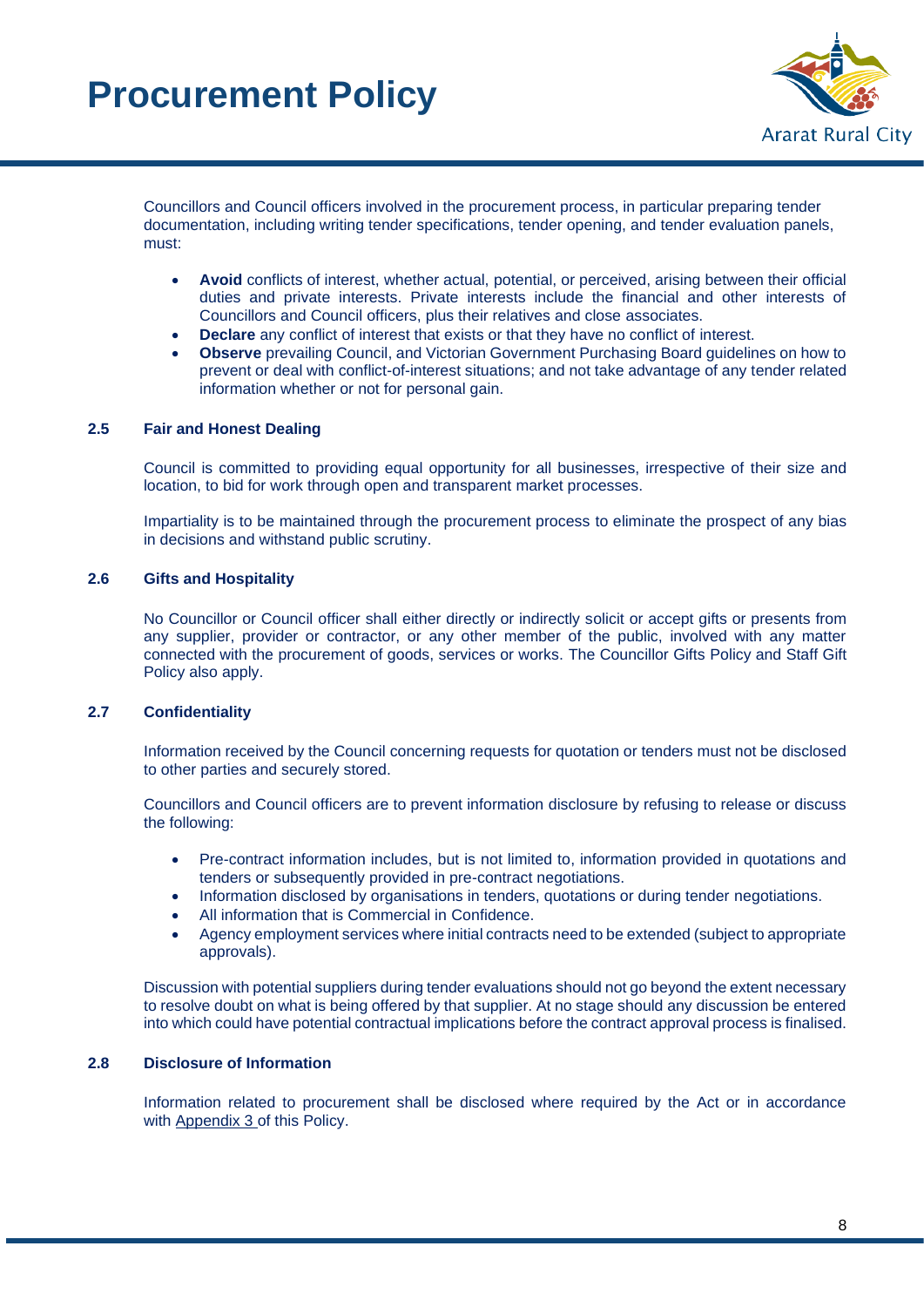

#### <span id="page-8-0"></span>**2.9 Borrowings**

Borrowings (often referred to as loans) are not within the scope of the Procurement Policy. Borrowings are considered contracts for borrowings and not contracts for goods, services or works. The process undertaken in sourcing borrowings will seek to get the best financial outcome transparently.

#### <span id="page-8-2"></span><span id="page-8-1"></span>**2.10 Governance**

#### **2.10.1 Structure**

The Council shall maintain a procurement framework and delegations ensuring accountability, traceability and auditability of all procurement decisions made over the lifecycle of all goods, services and works purchased.

The framework shall comprise:

- This Policy.
- A Procurement Strategy.
- A Procurement Service Delivery Plan; and
- Other forms, templates, and business systems.

Council will also ensure that the procurement framework:

- Is flexible enough to promptly enable the purchase of the diverse range of goods, services and works required by Council.
- Ensures that prospective contractors and suppliers are allowed to tender/quote on equal terms.
- Encourages competition; and
- Ensures that changes to this policy and associated procedures are communicated and implemented.

#### <span id="page-8-3"></span>**2.10.2 Standards**

Council's procurement activities shall be carried out in compliance with:

- The Act.
- Other Council policies.
- Council Staff Code of Conduct and Councillor Code of Conduct.
- Other relevant legislative requirements such as, but are not limited to, the *Competition and Consumer Act* 2010 (Cwth), *Australian Consumer Law and Fair Trading Act* 2012 (Vic) and the *Environmental Protection Act* 2017 (Vic).

Officers can obtain guidance on procurement matters from:

• Victorian Local Government Best Practice Procurement Guidelines 2013.

#### <span id="page-8-4"></span>**2.10.3 Methods**

Council's standard methods for procuring goods, services and works shall be by one or more of the following methods:

- Purchase card (i.e. fuel card);
- Credit card:
- Purchase order;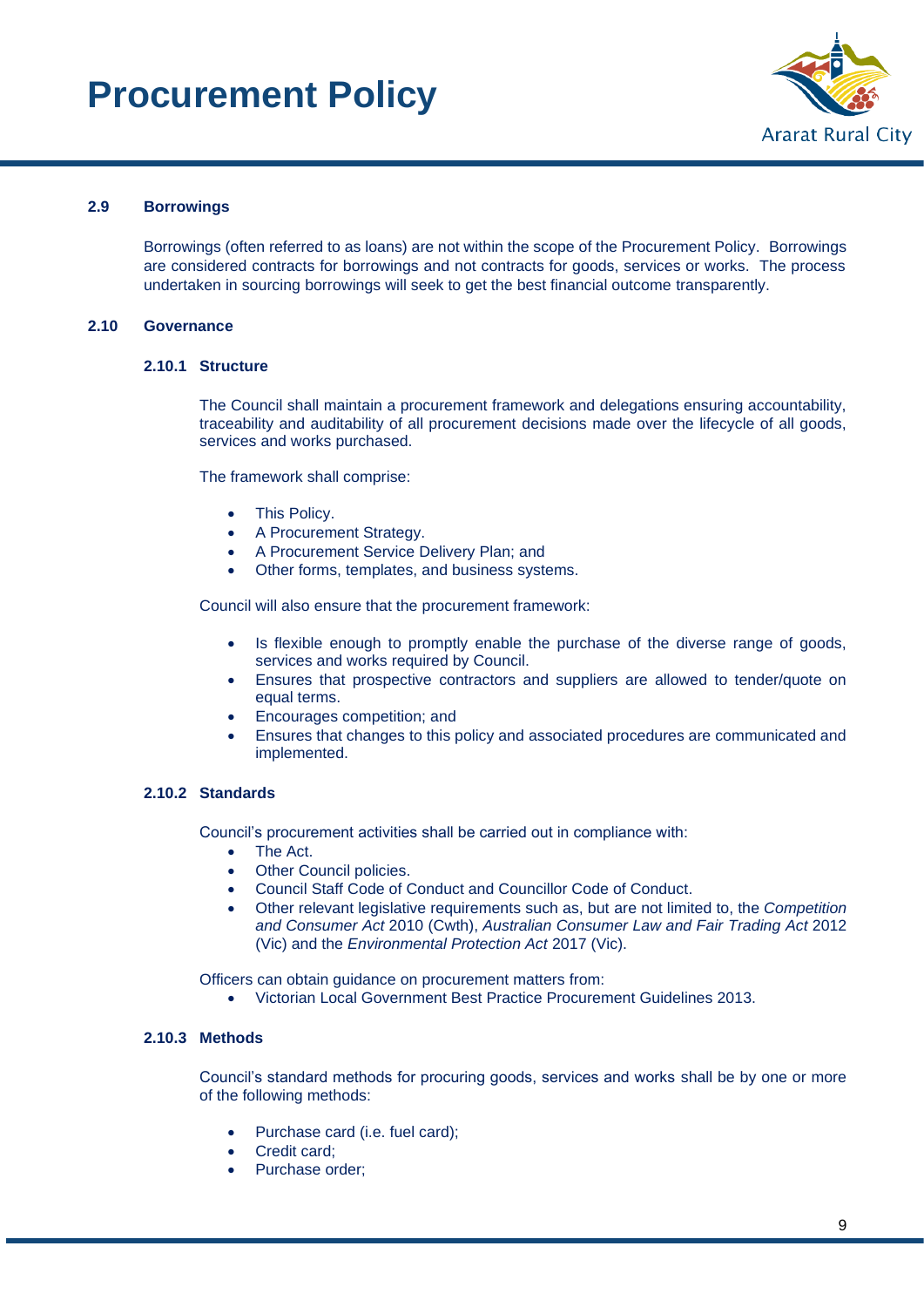

- Under contract following quotation or select tender process;
- Under contract following a public tender process; or
- Using collaborative purchasing arrangements with other Councils, MAV Procurement, Victorian Government, Procurement Australia or other bodies where procurement processes meet the requirements of the Act and this policy.
- Other arrangements authorised by the Council or the CEO on a needs basis as required by abnormal circumstances such as emergencies.

#### <span id="page-9-0"></span>**2.10.4 Responsible Financial Management**

Council shall apply responsible financial management to all procurement activities. Funding for any procurement must be from an existing approved budget or have documented grant funding before commencing any procurement action to supply goods, services or works. No procurement can begin without approved funding unless in an emergency.

Where the quotation or tender sum exceeds the budget allocation, the Responsible Officer will review the project's scope or obtain an expenditure variation to the budget before committing.

Council offices shall not authorise the expenditure of funds above their financial delegations or split funds to fit within their financial delegation. Council officers that breach their delegated authority may face action under the Performance Management Employee Discipline Policy.

Financial Management entails:

- Efficient and effective use of Council funds to procure goods, services, and works.
- Every purchase attempt must use the procurement process, and not compromise any of the procurement principles set out in this policy.

#### <span id="page-9-2"></span><span id="page-9-1"></span>**2.11 Procurement Processes and Thresholds**

Council procurement processes are based on several principles:

#### **2.11.1 Market Engagement Methods**

Section 108 of the Act details that each Council will set the public tender threshold above which tenders or expressions of interest must be publicly invited.

A public tender process must be used for all procurements valued at above \$150,000 (ex GST) for goods and services and \$200,000 (ex GST) for works.

For all procurements valued under \$150,000 (ex GST), the procurement methodology and thresholds are detailed in Appendix 3 of this Policy.

The procurement thresholds for different procurement methods shall not exceed thresholds defined by this Policy.

Use of procurement methods below their thresholds is recommended where the following may occur or be achieved:

- Improved competitiveness.
- Better management of risk;
- Fairer opportunity for prospective suppliers; or
- Variations to supply may take total expenditure above the applicable threshold.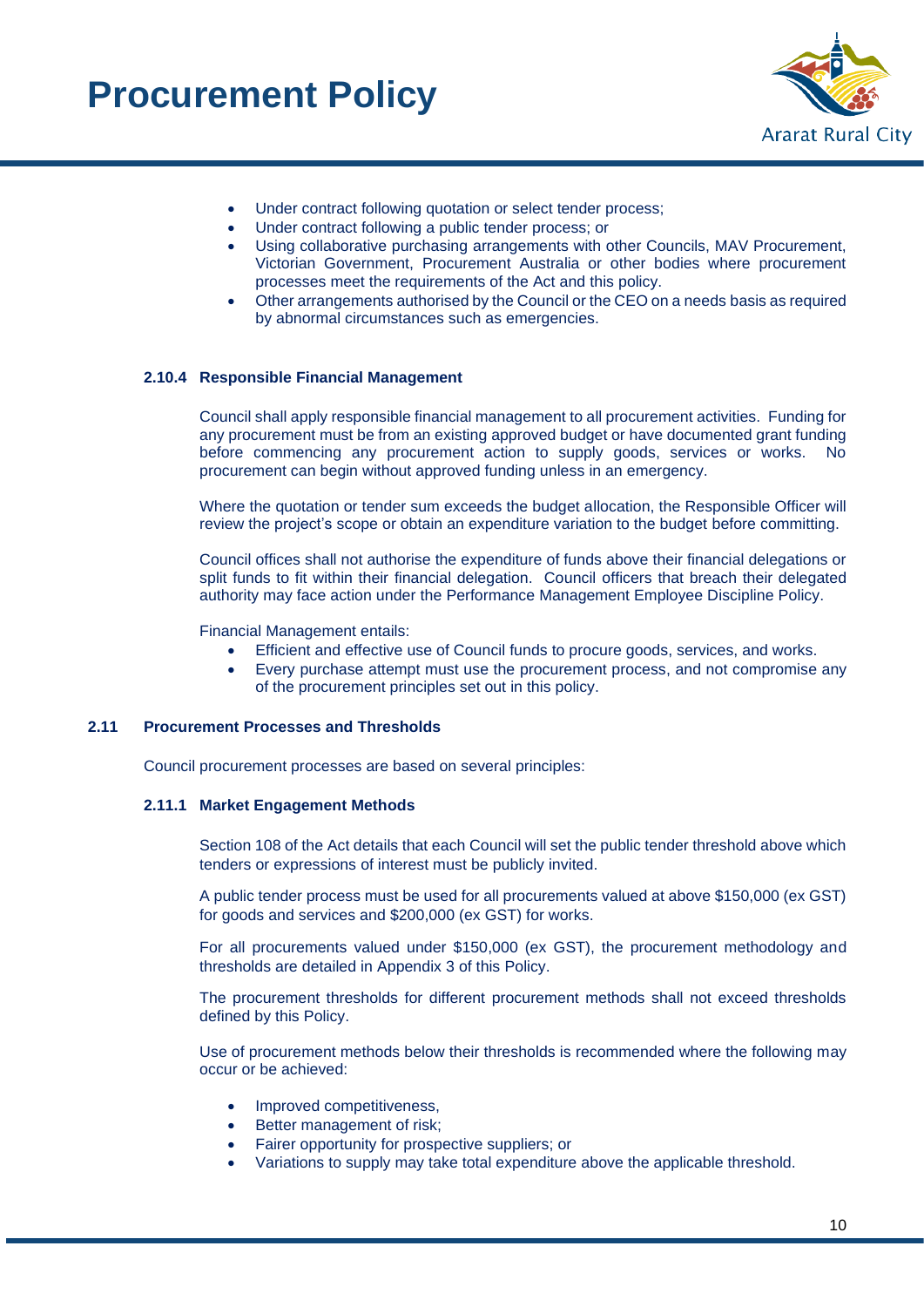

If an approved budget for the procurement process is within 5% of the tendering threshold listed in Appendix 3, then the procurement requirements must be followed.

Where a procurement process has been undertaken, and the tendered cost of supply (including contingency for variations) by the preferred supplier exceeds the limit for the procurement method, the process shall be declared void and a new approach to market undertaken.

The supply shall not be intentionally divided to avoid exceeding a procurement limit.

#### <span id="page-10-0"></span>**2.11.2 Exemptions from Market Engagement**

An exemption to the Market Engagement methods and procedures may be requested under the following circumstances:

- In emergency matters, including public health, security or safety due to an unforeseen event or occurrence.
- A change in supplier would necessitate the procurement of goods and services that do not meet the requirements for interoperability or interchangeability.
- Absence of competition for technical reasons.
- The goods, services or works are required as part of a grant, funding agreement, lease or similar arrangement explicitly stating how the goods, services or works are to be provided or undertaken.
- Research and development matters for specialist input for the Council's future development, operations, projects, and services.
- The purchase relates to unique objects such as works of art, artefacts, live shows and other items for which there is no alternative or equivalent supply option. Delegations as defined in Appendix 1 apply. Section 2.11.1 does not apply in respect of a contract if:
- The contract becomes novated (terminated), and
- The original contract was entered into in accordance with section 2.11.1, and
- The Council has undertaken due diligence in respect of the new party.
- Where the procurement is on Council's procurement exemptions list (refer to Appendix 4).

Where a competitive procurement process cannot be undertaken, due to the nature of the goods being acquired, the Responsible Officer must ensure that the procurement has addressed issues of risk, best or fair value, and is in accordance with other applicable policies, strategies and plans of Council.

#### <span id="page-10-1"></span>**2.11.3 Fair Value**

Where procurement is undertaken through direct purchase or single quotation, or where an approach to market through a request for quote or a request for tender results in less than three (3) responses, the decision to enter into a supply arrangement shall be based on an assessment of fair value.

Fair value can be assessed based on one or more of the following:

- price;
- quality;
- time:
- fit for purpose; or
- other applicable criteria.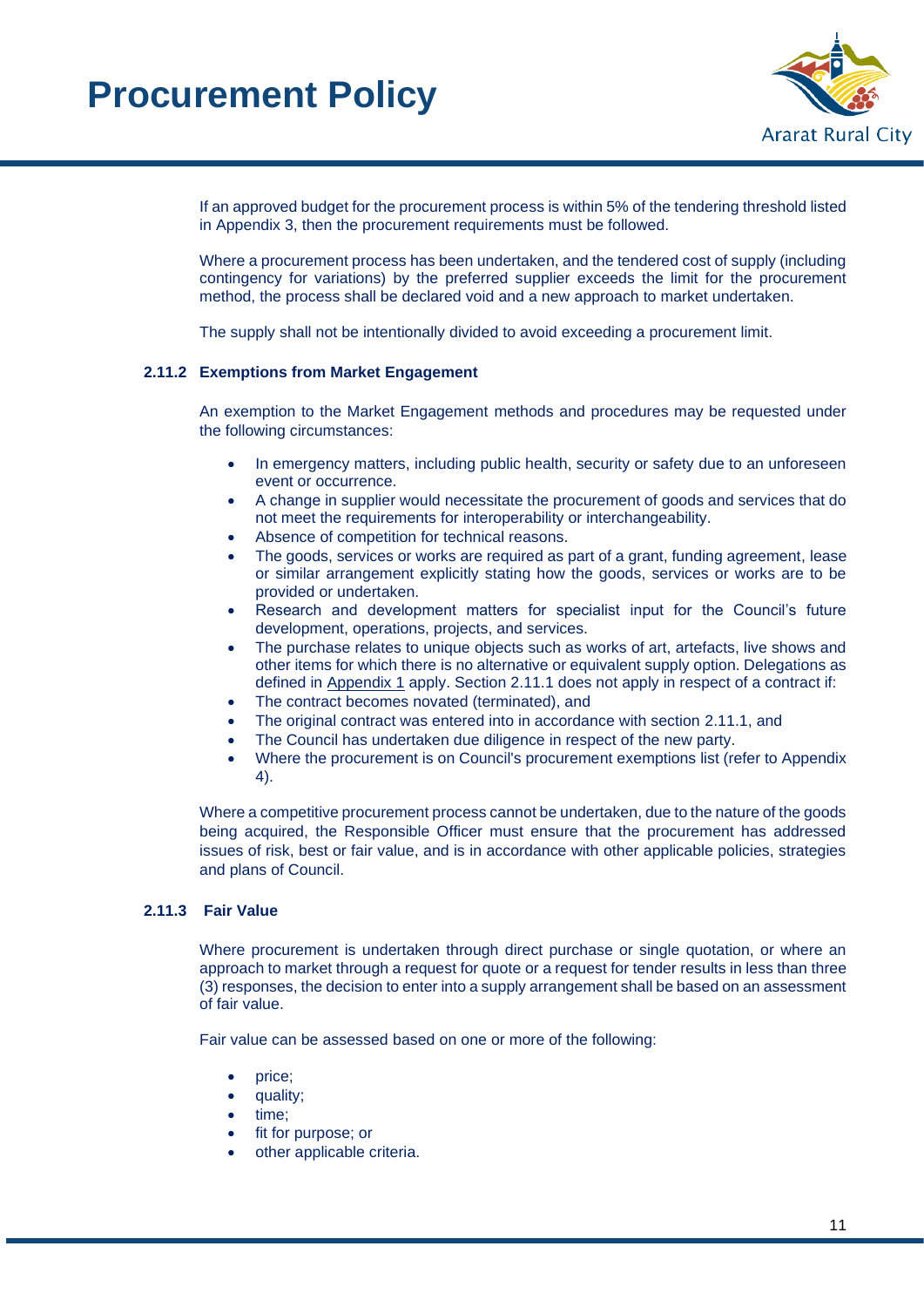

#### <span id="page-11-0"></span>**2.11.4 Best Value**

Best value procurement requires that the selecting of a suitable supply of goods, services and works based on cost and non-cost factors. These include:

- Quality and cost standards are defined by the Council for the delivery of services.
- Services that are accessible to those members of the community for whom the service is intended.
- Services that meet the community's expectations and values; and
- Services that provide value for money.

#### <span id="page-11-1"></span>**2.11.5 Open and Fair Competition**

All suppliers are to be treated fairly and have access to the same information and opportunity.

#### <span id="page-11-2"></span>**2.11.6 Accountability**

The Council shall maintain consistency in procurement across the whole organisation through established frameworks, policies and procedures. Accountability in procurement means being able to explain and provide evidence on the process followed. The test of responsibility is that an independent third party must clearly see that a process has been followed and that the process is fair and reasonable.

Additionally, all Council officers must be able to:

- account for all procurement decisions made over the lifecycle of all goods, services and works purchased by the Council and provide feedback on them; and
- all procurement activities are to provide an audit trail for monitoring and reporting purposes.

#### <span id="page-11-3"></span>**2.11.7 Cumulative Spend**

Cumulative spend with a supplier shall not exceed the Value of Procurement limit for the procurement method (refer Appendix 3). Cumulation of expenditure shall conclude at each subsequent approach to market.

Cumulative spend limits shall not apply to:

- suppliers of utility/essential services (electricity, gas, water, telecommunications, medical services)
- suppliers of other services where no competitive market exists (e.g. Workcover, Superannuation).

#### <span id="page-11-5"></span><span id="page-11-4"></span>**2.12 Procurement Method**

#### **2.12.1 Direct Purchase**

- a) Direct purchase may be used for minor purchases valued up to the procurement threshold for this procurement method as defined in Appendix 3. The Officer must be able to demonstrate that fair value has been obtained.
- b) Direct purchase may be used up to the procurement threshold for single or multiple written quotation as defined in Appendix 3 where goods, services or works are provided by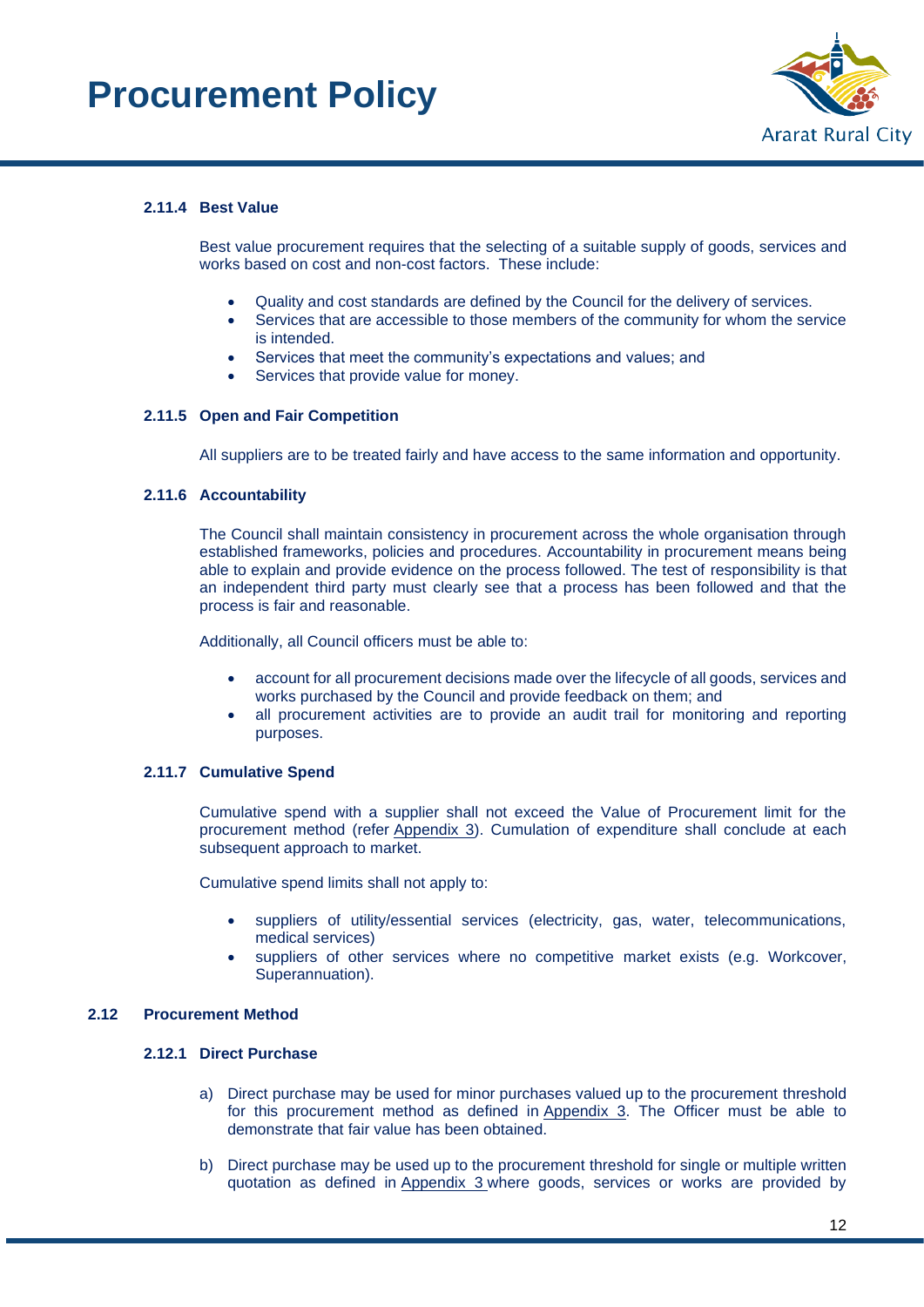

suppliers who have been pre-approved or pre-qualified through an approach to market that meets the applicable procurement method. The Officer must be able to demonstrate that fair value has been obtained.

#### <span id="page-12-0"></span>**2.12.2 Single Written Quotation**

- a) Purchase using a single written quotation may be used for goods, services and works up to the procurement threshold for this procurement method as defined in Appendix 3. The Officer must be able to demonstrate that fair value has been obtained.
- b) All procurement over the price of \$10,000 must be registered with the Contracts and Procurement Coordinator.

#### <span id="page-12-1"></span>**2.12.3 Multiple Written Quotation**

- a) Three or more written quotations are to be sought to procure goods, services and works up to the procurement threshold for this procurement method as defined in Appendix 3. Lowest price or fair value (value based assessment) is to be demonstrated. Where value based evaluation is used, the procurement is approved by the Responsible Officer.
- b) Use of quotation (rather than tender) for procurement should only apply where risk associated with procurement has adequate protection under Australian Consumer Law.
- c) Where the allocated budget is above \$30,000, the Responsible Officer must formalise the quotation/tender through the procurement processes stipulated in Appendix 3.

#### <span id="page-12-2"></span>**2.12.4 Select Tender or Request for Quotation**

A tender process should be used to provide better management of procurement risk than is achieved through quotation.

Three or more suitable suppliers are to be sought for the procurement of goods, services and works up to the procurement limit for this procurement method as defined in Appendix 3. Lowest price or value based assessment is to be demonstrated. Where value based evaluation is used, evaluation is to be in accordance with Appendix 2.

Where a select tender is called Council shall either:

- Invite all respondents to an expression of interest for the service type who is, upon assessment, deemed to be suitable suppliers and who, upon assessment, can reasonably be expected to affect supply, the opportunity to tender, or;
- Invite three or more respondents to an expression of interest for the service type who is, upon assessment, deemed to be suitable suppliers and who, upon assessment, can reasonably be expected to affect supply, the opportunity to tender, or;
- Where no expression of interest has been called, invite three or more suitable suppliers who can reasonably be expected to undertake the opportunity to tender.

#### <span id="page-12-3"></span>**2.12.5 Public Tender**

Public tenders shall be called where the cost of supply may or will exceed the minimum thresholds identified in Appendix 3.

Public tenders may be called where the cost of supply is less than the threshold and such a tender may: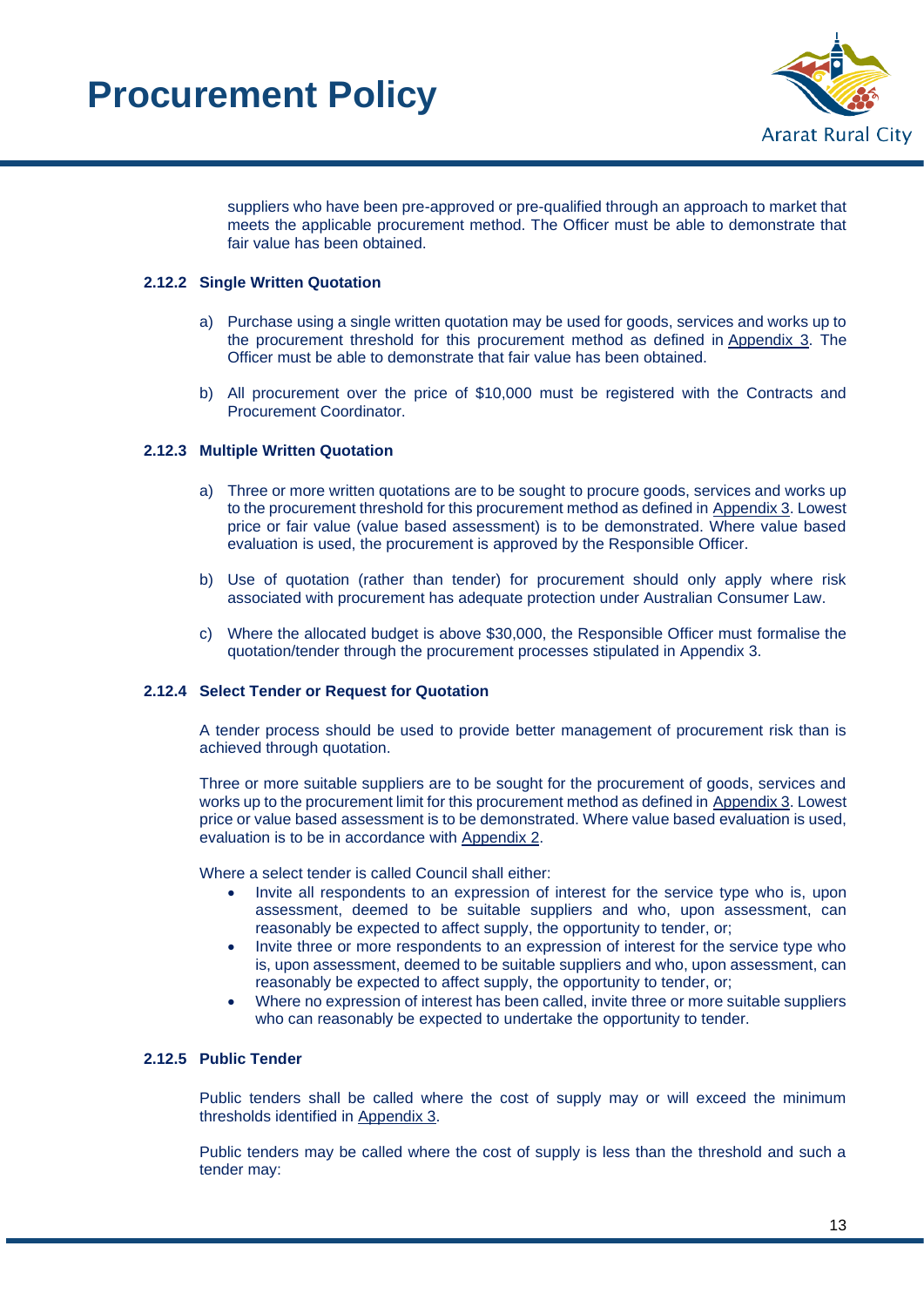

- Improve competitiveness of supply
- Ensure fairer opportunity to supply
- Provide better quality of supply
- Result in better timeliness of supply

Public tenders shall be called by public notice and via Council's e-tendering Portal.

#### <span id="page-13-0"></span>**2.13 Evaluation of Tenders and Quotations**

Tenders and quotations shall be evaluated based on either:

- lowest price; or
- value weighted assessment.

Where value weighted assessment is applied, the assessment shall be undertaken by a panel in accordance with Appendix 2.

Evaluation of higher value tenders must have key evaluation criteria clearly outlined in the specification/brief. There are two types of criteria:

#### **Mandatory Criteria (Pass/Fail)**

- Occupational Health and Safety
- Business Insurances as nominated by Council
- Any regulatory/legislative requirements/licences
- Any other as specified in the tender documentation

#### **Project qualitive/comparative criteria (scored)**

Areas such as experience, capability, methodology and timeframe can be considered in this criteria.

#### <span id="page-13-1"></span>**2.14 Non**-conforming Tenders

Upon receipt, the Procurement department will review all tender submissions to ensure that required schedules have been submitted.

A tender submission will be deemed non-conforming if:

- a) Required schedules have not been included or are incomplete.
- b) Submission has not met specification requirements
- c) Tendered price is 30% or greater than the allocated budget and all other tender prices.

A tender submission may be identified as non-conforming during the evaluation process. In this case, the evaluation panel should quarantine the submission and refer to the procurement department for further review/confirmation of non-conformance.

Council may sometimes receive tenders which offer alternatives that were not sought in the tender documentation. Council should always be open to innovative proposals as they may provide opportunities to achieve continual improvement. Tender documentation where alternative solutions are sought should specifically invite non-conforming bids to be submitted and considered with other tenders.

A tenderer submitting a non-conforming tender shall fully detail the extent of any variance from the tender documents in the tender schedule headed "Statement of Conformance". If the "Statement of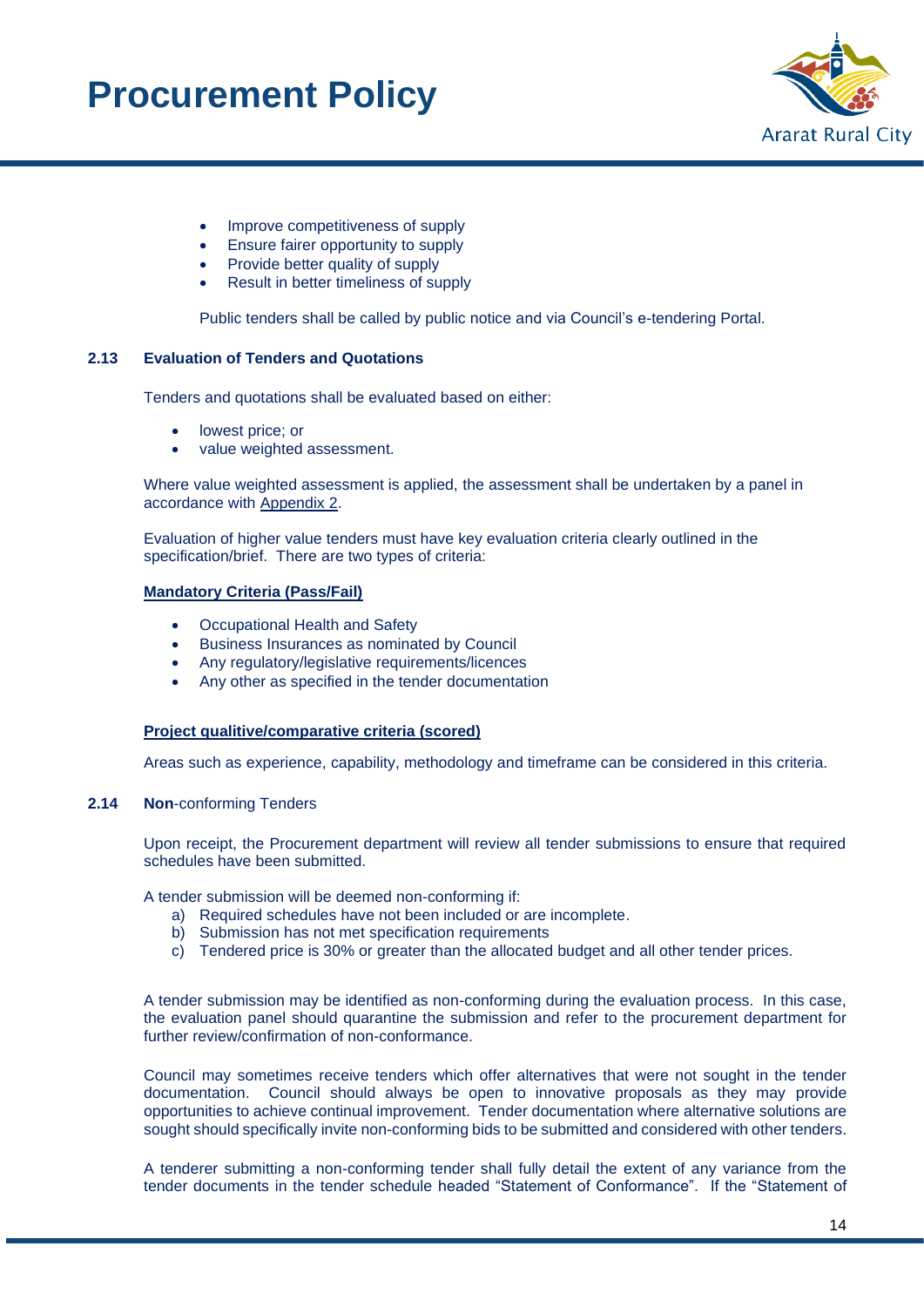

Conformance" is not correctly completed the tender may not be further considered at the discretion of the evaluation panel.

#### <span id="page-14-0"></span>**2.15 Exemption from Tendering**

Council may exempt a procurement process from a formal tender process when there are extenuating circumstances. A report must be presented to Council clearly outlining the reasons why a formal tender process should not be completed. No engagement for services or works can commence until Council formally approves the exemption.

#### <span id="page-14-1"></span>**2.16 Panels Arrangements – Approved Suppliers**

**An approved supplier** is a contractor/company that has been appointed following an open tender process. New suppliers can only be added to these panels via approval at a Council meeting. Unless specified during a tender process no minimum quantity of sales or turnover is guaranteed to an approved supplier.

The use of established panels should be transparent as suppliers appointed to the panel will have a reasonable expectation that Council will provide panel members with an equal opportunity to quote for goods, services or works. Before establishing a panel there should be documented methodology on how works/services are to be determined for allocation to companies appointed to the panel. Consideration should be given to the number of companies to be appointed to maintain a workable panel.

When accessing established panels arrangements quotations should be sought consistent with the guidelines set out in 2.11.1 to ensure that any procurement through panels demonstrates value for money and a competitive process.

An exception is that an Approved Supplier may be appointed directly for works up to \$10,000 where a Schedule of Rates has been provided under the panel's terms. For procurements greater than \$10,000 the quotation requirement outlined in Appendix 3 must be followed.

Council officers responsible for the contract management of panel arrangements should be mindful of day to day practicalities and acknowledge that a competitive process and value for money assessment has already been undertaken to establish the panel in the first instance. Accordingly, there may be situations where no further benefit is obtained from seeking quotations from the panel. For example:

- Small, every day, low risk, low value works such as those from trade services providers like electricians, plumbers, or
- Where the contract with each panel supplier includes a comprehensive schedule of rates covering all expected work items the costs for packages of work can be accurately determined beforehand by the Council officer without the need for further quotations.

In the above examples, it may be appropriate for the Council officer to allocate work across the individual panel suppliers based on their respective skill sets and capacity at the time to meet Council's required timeframes. This allocation methodology should be determined prior to the establishment of the panel.

#### <span id="page-14-2"></span>**2.16.1 Panel Arrangements – Approved Suppliers – Administration**

Approved suppliers will be appointed following a formal tender process and will be contracted for the period as outlined in the tender specification, including any options for extension.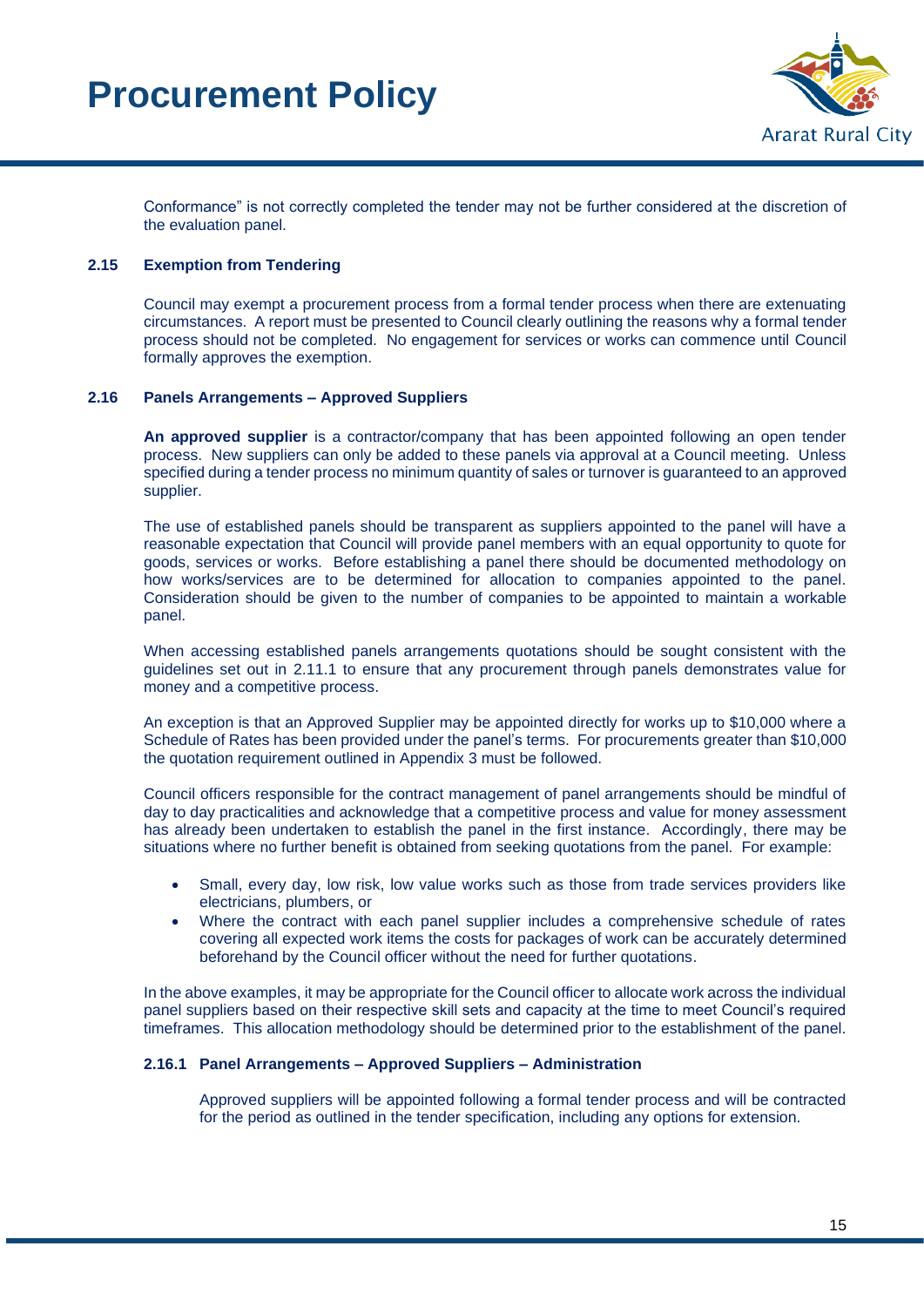

Approved suppliers should be monitored periodically to determine if suppliers should remain on the panel. Approved suppliers who fail to meet expectations may be removed from the panel without notification.

Council may choose to run a tender process to add suppliers to a panel during its term, if it determines that the panel may benefit from having additional suppliers incorporated before the end of the contract term.

#### <span id="page-15-0"></span>**2.17 Delegation of Authority**

Delegation of authority for procurement allows specific Council officer to approve purchases, quotation, tenders and contractual processes without prior referral to the Council. Enabling Council to conduct procurement activities in an efficient and timely manner whilst maintaining transparency and integrity.

#### <span id="page-15-1"></span>**2.17.1 Chief Executive Officer**

The Chief Executive Officer holds delegation to all aspects of procurement except those delegations reserved for the Council.

The Chief Executive Officer can establish, amend and revoke sub-delegations to staff concerning procurement.

The Chief Executive Officer can authorise procurement of goods, services and works to unlimited value in emergency circumstances.

#### <span id="page-15-2"></span>**2.17.2 Council Officers**

Delegations for Council officers are defined in Appendix 1. The delegations include:

- authority to enter into an arrangement to procure goods, services and works within an approved budget or procurement threshold;
- authority to approve payments for goods, services and works in part and in full against an approved budget;
- authority to use purchase cards (where applicable);
- authority to approve variations to contracts (as per Appendix 3); and
- authority to approve contract extensions.

These delegations are to be reviewed in conjunction with each review of this policy.

#### <span id="page-15-3"></span>**2.17.3 Delegations Reserved for Council**

The following procurement values must be approved by the Council:

- \$50,000 and above for works of art and other unique purchases; or
- \$150,000 and above for agreements or contracts for the purchase of goods and services; or
- \$200,000 and above for entry into contract for works;
- Contract variations that require allocation of funds over Council approved budgets;
- Contract term extensions that require allocation of funds over Council approved budgets.
- Contracts, regardless of value, requiring execution under the common seal.

#### <span id="page-15-4"></span>**2.18 Internal Controls**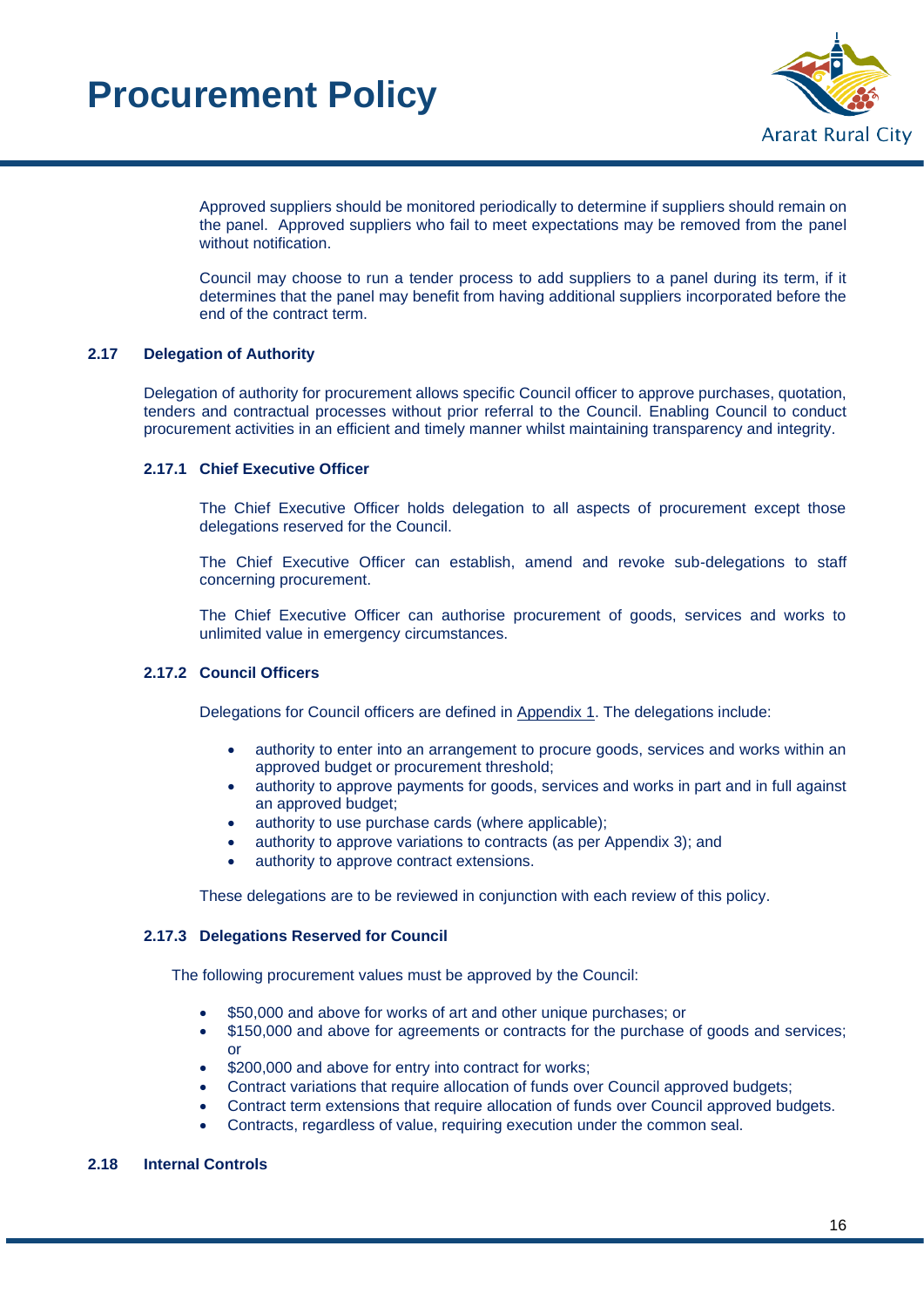

Council maintains a framework of internal controls over procurement processes that ensures:

- More than one person is involved in, and responsible for, end to end procurement transactions.
- Financial and audit control methods are applied to all procurement transactions.
- Transparency in the procurement process.
- Appropriate authorisations are obtained and documented.
- Systems exist for appropriate monitoring and performance measurement; and
- The administration of contracts will be undertaken to ensure variations and extensions are approved in accordance with officer delegations.

#### <span id="page-16-0"></span>**2.19 Risk Management**

Council will manage all aspects of its procurement processes in accordance with its adopted Risk Management Policy and Risk Management Framework.

Where appropriate, procurement risks are to be assessed and mitigated through risk planning to address:

- Financial risks including cost management, insurances and securities.
- Social risks including community expectations, indigenous and cultural heritage, and public and workplace safety; and
- Environmental risks including threatened flora and fauna, contamination of water, air and soil.

Management of risk is to be undertaken through all stages of procurement and commensurate with the level of assessed risk and associated mitigation plans.

Risk assessments are to be in accordance with the standard required by law and in accordance with Australian Standards.

#### **2.20 Occupational Health and Safety**

To ensure the health and safety of our workers and visitors, procurement will be undertaken in accordance with requirements set out in the Occupational Health and Safety Policy.

#### <span id="page-16-1"></span>**2.21 Supply by Contract**

Where procurement risk can be better managed through supply by contract, as an adjunct to the *Australian Consumer Law and Fair Trading Act* 2012, use of contract should be considered.

The Council will minimise its risk exposure by measures such as:

- Use of standard contracts that are appropriate to the specific supply.
- Use of securities including retentions, bank guarantees or cash deposits where applicable.
- Use of pre-qualification procedures to assess supplier capability.
- Use of post-contract evaluation to manage contractor performance.
- Use of controls such as liquidated damages to manage contractor performance.
- Use of specifications appropriate to the specific supply, including use of peer or professional review before approaching the market.
- Requiring contractual agreement before allowing the commencement of work.
- Use of, or reference to relevant, Australian Standards (or equivalent); and
- Accurate and effective administration of contracts including monitoring and enforcing performance.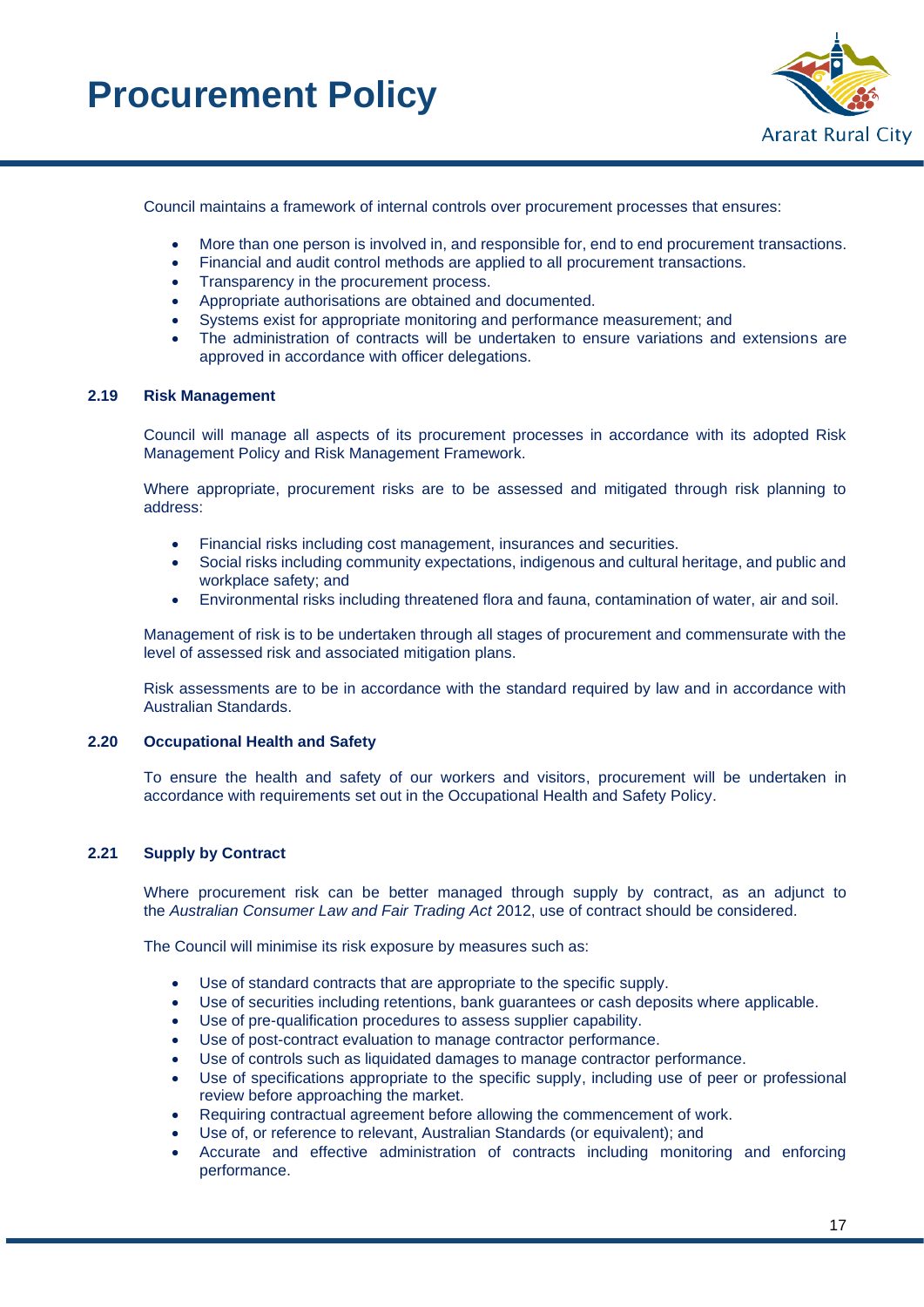

#### <span id="page-17-0"></span>**2.22 Contract Terms**

All contractual relationships must be documented in writing and based on standard terms and conditions.

Terms and conditions must be defined before approaching the market and settled before making any commitment to the supplier.

Acceptance of a quote and or issue of a purchase order without a formal contract in place amounts to a contract and is subject to Australian Consumer Law.

#### <span id="page-17-1"></span>**2.23 Contract Management and Dispute Resolution**

Contract management shall ensure goods, services or works are provided to the defined standards, quantities and timeframes.

Contracts shall be administered to:

- Reasonably and proactively manage the performance of responsibilities and obligations of both parties under the contract; and
- Provide a means for the early recognition of issues and performance problems and the identification of resolution methods; and
- Enable disputes to be resolved prior to and without recourse to litigation

#### <span id="page-17-2"></span>**2.24 e-Procurement**

e-Procurement includes the use of online tendering and electronic systems to procure, purchase and pay for supply.

Council may use e-procurement to:

- Reduce transaction costs.
- Make administrative processes more efficient.
- Improve compliance and auditability.
- Increase control and consistency of processes; and
- Improve budget control.

#### <span id="page-17-3"></span>**3. DEMONSTRATE SUSTAINED VALUE**

#### <span id="page-17-4"></span>**3.1 Integration with Council Plans and Strategies**

Council's procurement strategy shall support its corporate strategy as outlined in the Council Plan 2021- 2025.

This will be achieved by:

- Developing, implementing and managing procurement strategies that support the coordination and streamlining of activities.
- Effective use of competition.
- Using centralised contracts and standing offer arrangements where applicable.
- Implementing continual improvement efficiencies in procurement processes.
- Developing cost-efficient tender process including use of e-solutions.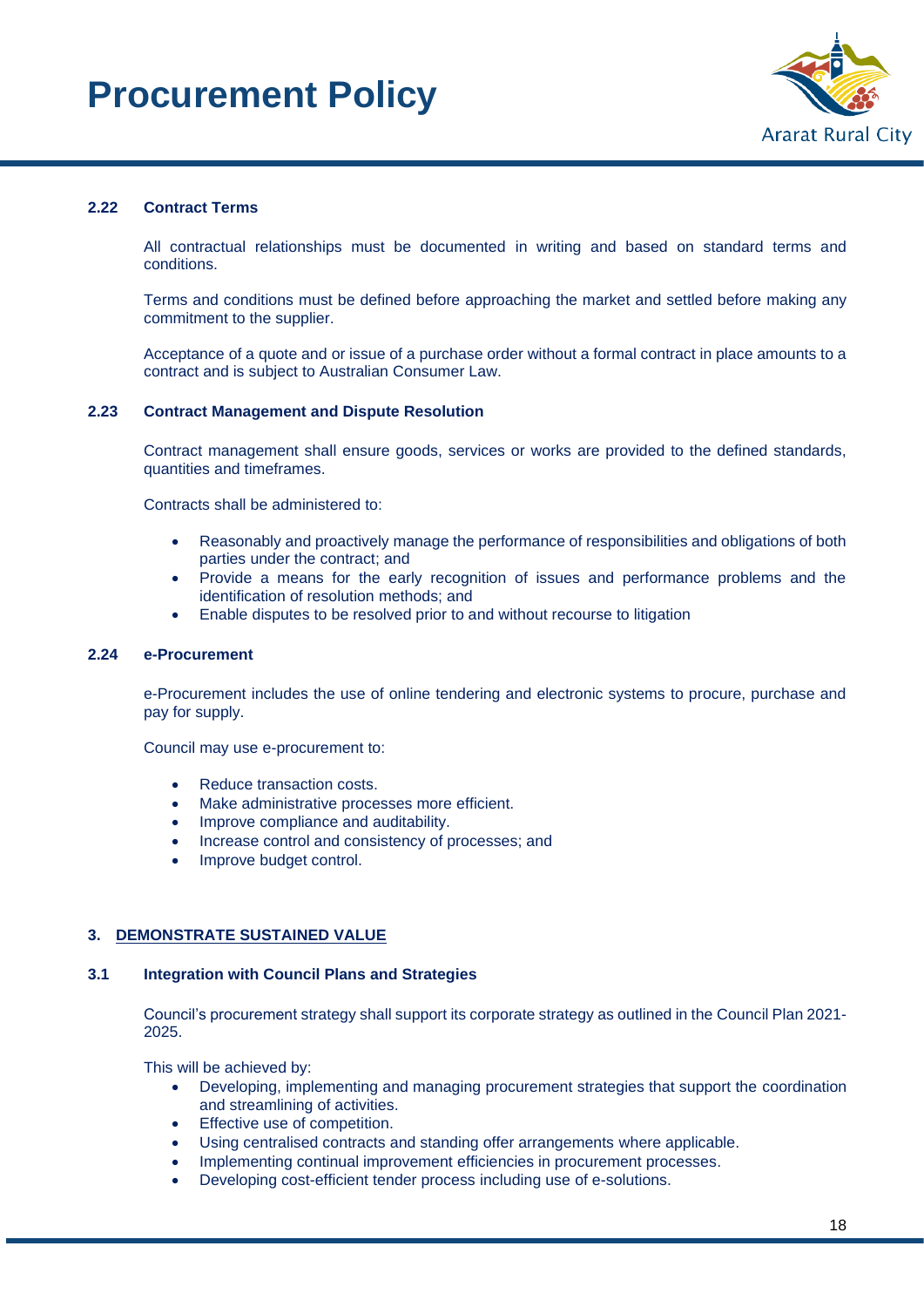

- Council officers responsible for providing procurement services or assistance give competent advice in terms of available products and agreements.
- Working with suppliers to create relationships that are professional and productive.

#### <span id="page-18-0"></span>**3.2 Achieving Best Value**

Council's procurement activities will be carried out based on obtaining best value.

This will be facilitated by:

- Developing, implementing and managing procurement activities that support the coordination and streamlining of procedures.
- Identifying and rectifying inefficiencies in procurement processes.
- Promoting effective use of competition;
- Using contractual pricing or Standing Offer Arrangements where appropriate;
- Establishing panels of preferred suppliers for standing offer arrangements.
- Developing cost and time-efficient tender processes including appropriate use of eprocurement.
- Use of pre-qualified suppliers to minimise costs associated with tender completion and compliance.
- Providing staff training to ensure adequate understanding of policies and procedures.

#### <span id="page-18-1"></span>**3.3 Role of Specifications**

Specifications used in quotations, tenders and contracts are to support Council's best value for money objectives and should be written to:

- Ensuring impartiality and objectivity.
- Identifying the procurement requirements.
- Encouraging the use of standard products.
- Promoting sustainability (Reduce, Reuse, Recycle and Renew).
- Eliminating unnecessarily stringent requirements.
- Supports local supply.
- Where practical promotes Social Procurement including the use of Aboriginal and Torres Strait Islander owned and operated companies along with social enterprises or other social benefit suppliers.
- Ensure that relevant legislation is complied with when required:
	- o Gender Equality Act 2020
	- o Child Wellbeing and Safety Act 2005
	- o Labour Hire Licencing 2018
	- o Modern Slavery Act 2018
	- o Others as relevant to works/services

#### <span id="page-18-2"></span>**3.4 Asset Disposal**

Council shall apply best value principles when undertaking disposal of assets.

The following principles shall apply to disposal:

- Where appropriate, sale of assets shall be through public process including tender, quotation or auction, or other 'arms-length' arrangement.
- Where appropriate, opportunities for local sale shall be facilitated.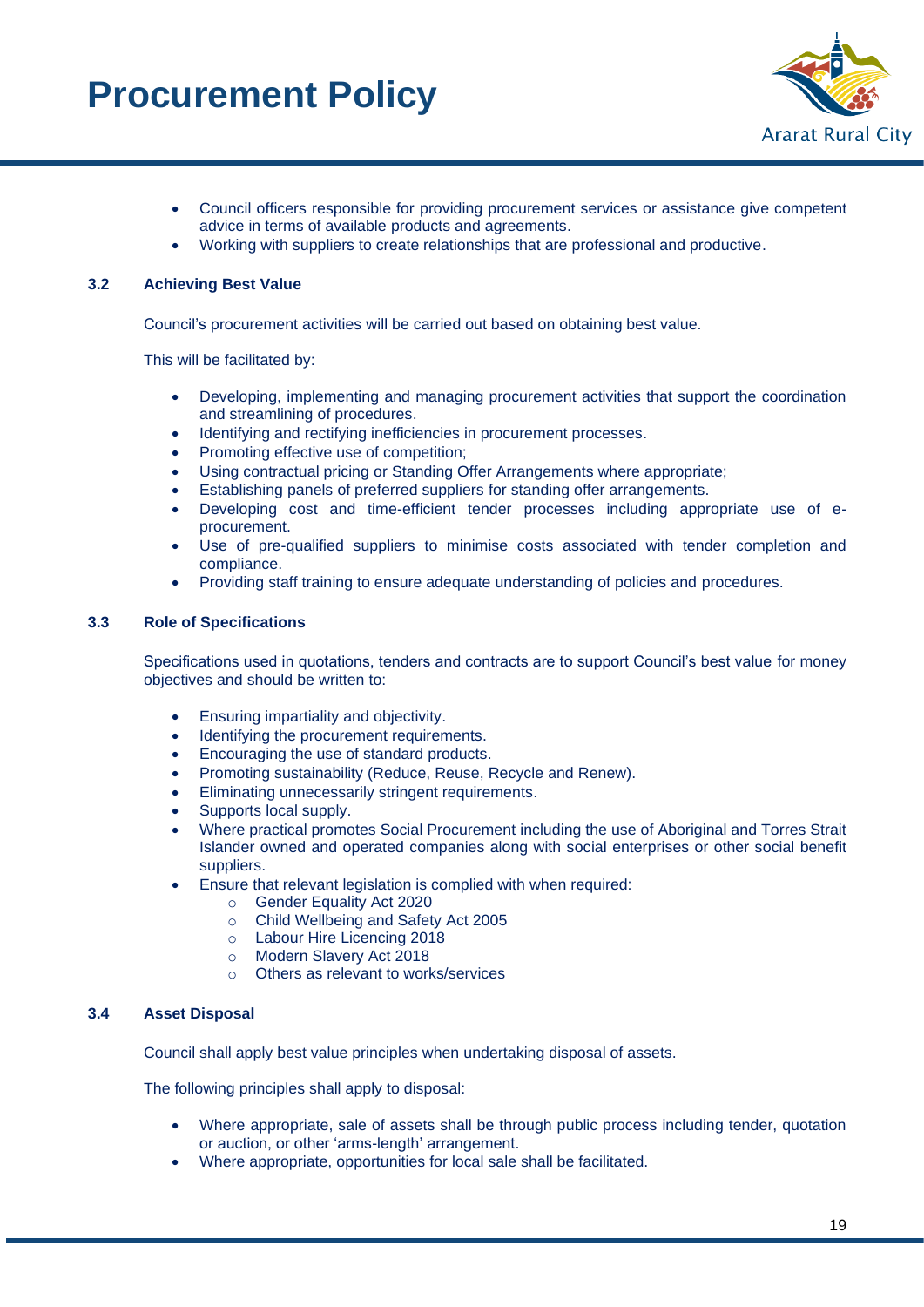

#### <span id="page-19-0"></span>**3.5 Sustainability**

The Council is committed to Corporate Social Responsibility through taking positive social action to promote social, financial and environmental sustainability.

The Council is committed to sustainability and ensuring it monitors and reports on Council activities and programs that impact or contribute to these elements of sustainability.

#### <span id="page-19-1"></span>**3.1 Social Procurement**

Social procurement involves using procurement processes and purchasing power to generate positive social outcomes in addition to the delivery of efficient goods, services and works. Social Procurement generates positive outcomes by building on initiatives already undertaken by the Council in enhancing sustainable and strategic procurement practice, enabling procurement to effectively contribute towards building stronger communities and meeting the social objectives of the Council.

Social Procurement includes:

- Employment of groups with entrenched disadvantage.
- Use of Aboriginal and Torres Strait Islander owned and operated companies.
- Social Enterprises.
- Disability Enterprises.
- Employment of Apprentices.
- Employment of recognised Youth Traineeships.
- Employment of Youth Labour.
- Benefits to the Local Community.

The Council is supporting social procurement when engaging local suppliers, contractors or service providers. Council may engage with any of the groups below when:

- a) Advantageous to a specific procurement.
- b) Is within specific procurement thresholds.
- c) The works or services required provide best value for money.

#### <span id="page-19-2"></span>**3.2 Diversity**

Promoting equality through procurement can improve competition, best value and the quality of public services, user satisfaction and community relationships. It should be a consideration in procurement activities and reflect corporate commitment to diversity and equal opportunity where possible.

Council recognises the importance of having a diverse supplier base that reflects the extent of Council's clients and community.

Diversity and inclusion in procurement can refer to diverse suppliers, for example indigenous, culturally diverse, disability or gender diverse suppliers or generic suppliers considering the needs of various groups.

A wide range of suppliers should be encouraged to compete for Council work. The focus for new work should encourage business diversity including:

- Local suppliers
- Green suppliers
- Small to medium sized enterprises (SME's)
- Social enterprises
- Aboriginal and Torres Strait Islander owned and operated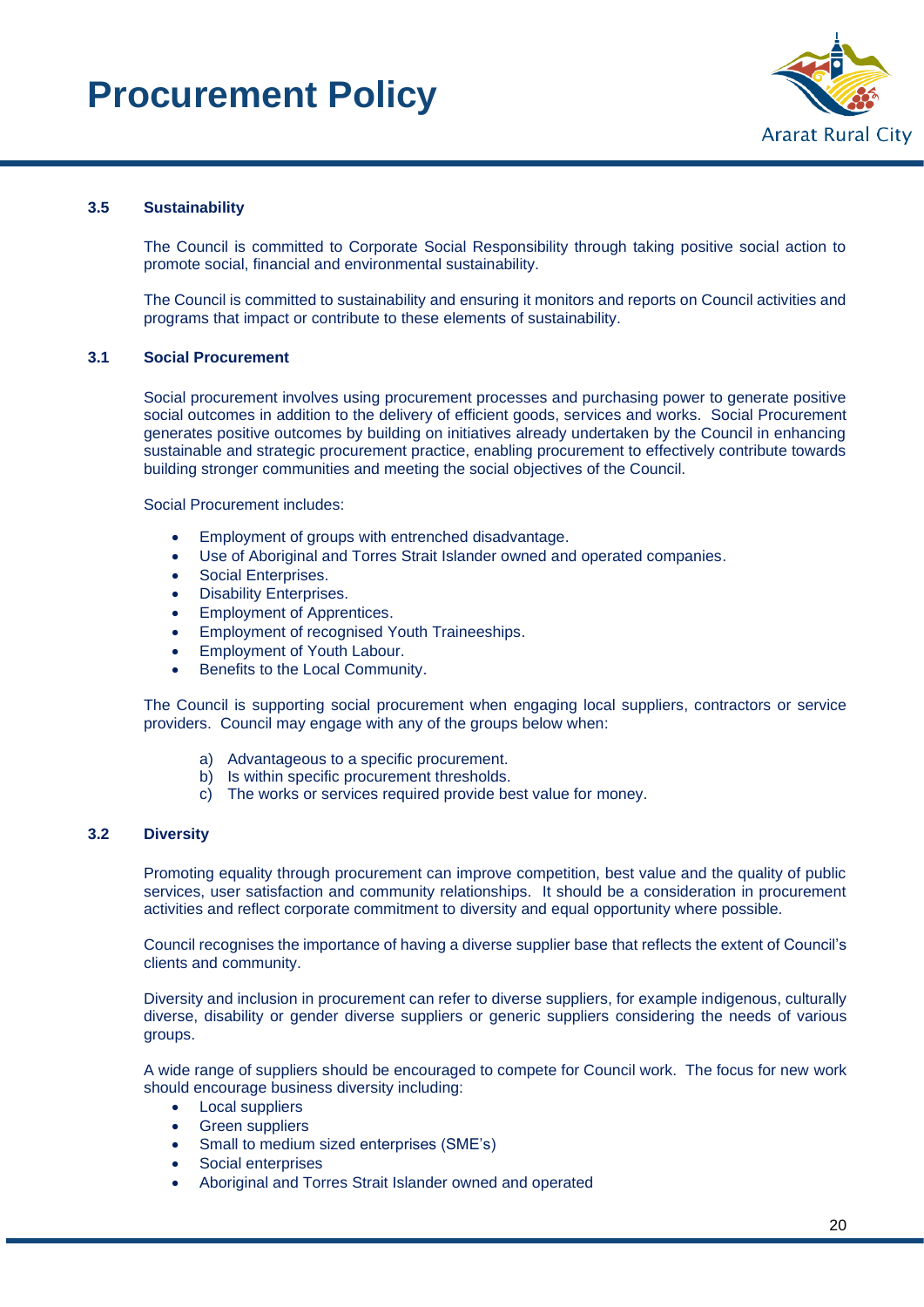

• Voluntary and community organisations.

#### <span id="page-20-0"></span>**3.3 Sustainable Procurement**

The Council is committed to adopting a sustainable approach to procurement by conducting business to benefit society in the long term and purchasing of environmentally preferred products should they achieve and equivalent operational function.

The assessment shall ensure real and long-term value for money from procurement decisions and procurement processes, including whole of life cost to society, environment and the economy, through attention to the following:

- Efficient resource use;
- Appropriate waste management;
- Reduce, reuse, recycle and renew;
- Minimise habitat destruction
- Minimise or eliminate use of materials that release toxic substances through their life cycle
- Green the supply chain;
- Energy management;
- Emission and pollution management;
- Water conservation; and
- Energy-efficient building design.

#### <span id="page-20-1"></span>**3.4 Local Supply**

Council is committed to supporting local suppliers where supply can be justified on best value grounds. Where procurement is based on price alone or a value weighted assessment process, a local benefit of 5% shall be applied to the weighted cost component of supply that is sourced within the municipality.

A local supplier is defined as:

- Organisation that employs one or more people who currently reside in the municipality, and who have continually done so for at least 12 months; or
- Organisation that has their registered business premises located within the municipality (refer to the Australian Business Register – [http://abr.business.gov.au\)](http://abr.business.gov.au/)

#### <span id="page-20-2"></span>**3.5 Collaboration between Councils**

In accordance with section 108(3)(c) of the Act, Council will consider collaborating with other Councils and public bodies or utilising Collaborative Procurement Arrangements, when procuring goods, services and works to take advantage of economies of scale. Council officers should consider any opportunities for collaborative procurement concerning a procurement process undertaken by Council.

In accordance with section 109(2) of the Act, the Chief Executive Officer must ensure that any report to the Council that recommends entering into a procurement agreement includes information in relation to any opportunities for collaboration with other Councils or public bodies which may be available.

Where procurement planning is being undertaken, due diligence should be undertaken to evaluate if Best Value for Money can be achieved by using an agent or a collaborative tender.

#### <span id="page-20-3"></span>**3.6 Third Party Privacy**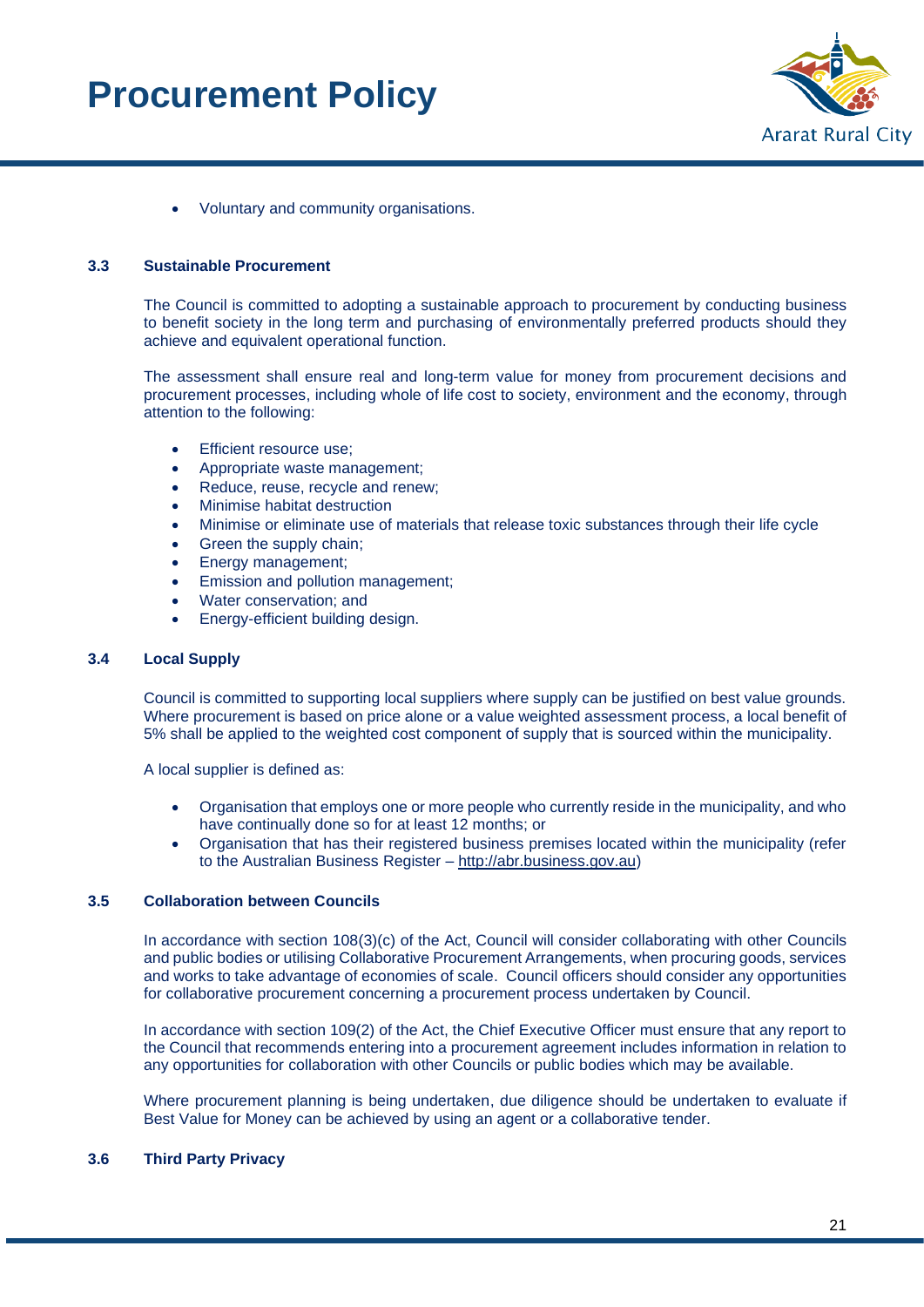

Suppliers (including their sub-contractors) engaging in procurement with Council are bound by Council's Privacy Policy.

#### <span id="page-21-0"></span>**4. APPLY A CONSISTENT AND STANDARD APPROACH**

Council will maintain standard operating procedures for all stages of procurement.

Standard operating procedures will be documented in a Service Delivery Plan.

The Service Delivery Plan shall be reviewed and revised following the principles of continuous improvement.

The Contracts and Procurement Coordinator manages and amends the Service Delivery Plan, including associated forms, templates, work instructions, and other business processes.

The Service Delivery Plan will address the following:

- Pre-procurement planning.
- Tender and quotation requests.
- Tender and quotation evaluation.
- Contract administration.
- Post-contract evaluation.
- Records Management.
- Reporting; and
- Roles and responsibilities.

#### <span id="page-21-1"></span>**4.1 Management of Information**

The Council will capture procurement management information in a variety of areas, including:

- Maintaining a register of all quotations and contracts above \$10,000.
- Tender and contract status.
- Approved supplier lists.
- Pre-qualified supplier lists.
- Supplier performance; and
- Cumulative spend.

#### <span id="page-21-2"></span>**5. BUILD AND MAINTAIN SUPPLY RELATIONSHIPS**

Council recognises that to achieve best value, a strategic assessment of the appropriate approach to market should be undertaken – whether to go to market on its own, participate in regional or sector aggregated projects or panels, access State Government panel agreements or other means. Council will consider which supply arrangement delivers best value outcomes in terms of time, cost, sustainability, value and outcome.

#### <span id="page-21-3"></span>**5.1 Developing and Managing Suppliers**

Council recognises the importance of effective and fair working relationships with its suppliers. Council is committed to the following:

- Managing existing suppliers, via the appropriate development programs and performance measurements to ensure the best performance;
- Maintaining an up to date Approved Supplier Lists; and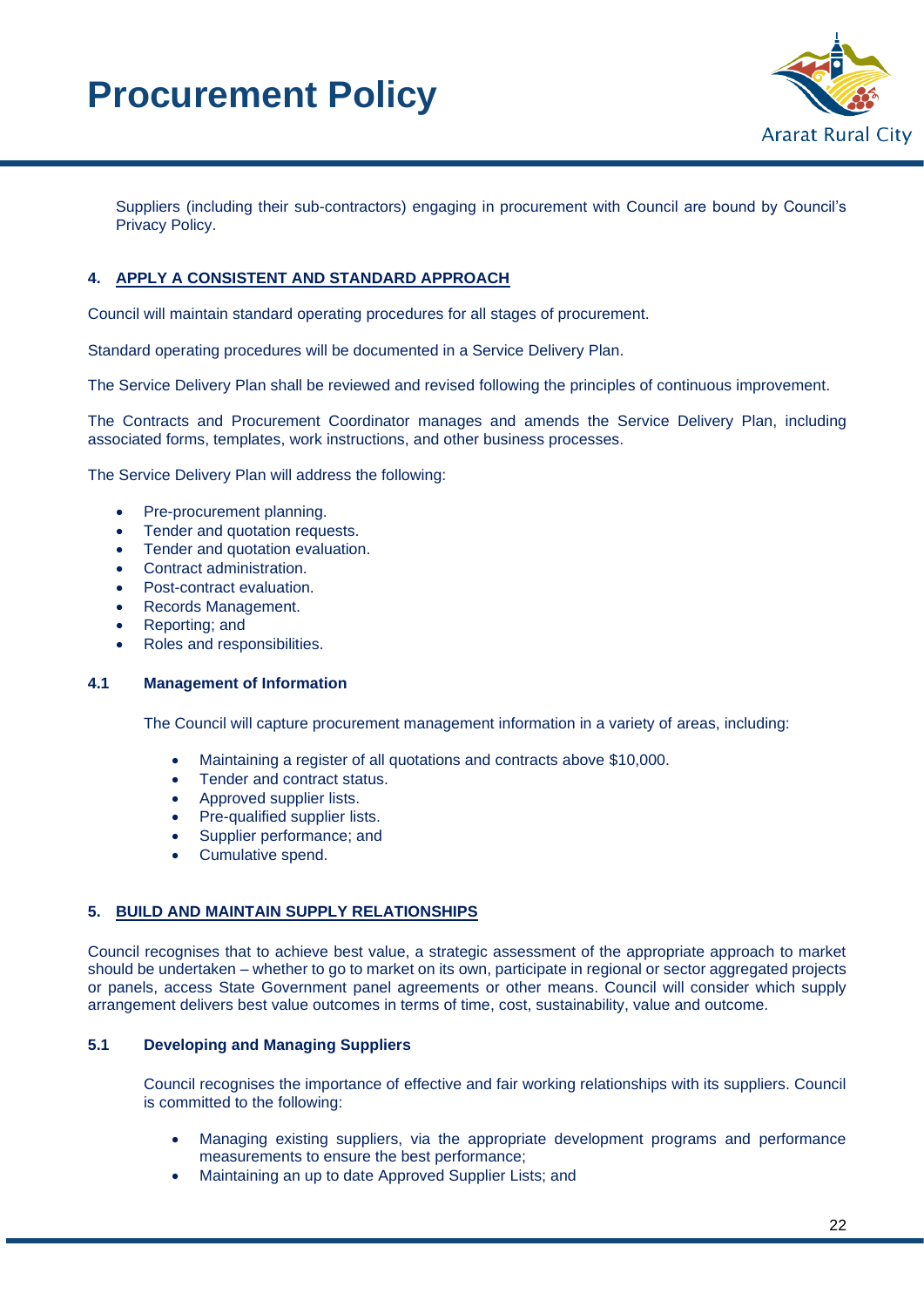

• Developing new suppliers and improving the capability of existing suppliers where appropriate.

Broadening the base of suppliers benefits the competitiveness of procurement and provides opportunities for business development. Council is committed to supporting:

- Social enterprises;
- Voluntary and community organisations; and
- Small to medium sized businesses (SME's).

#### <span id="page-22-0"></span>**5.2 Communication**

External communication is essential in ensuring a healthy interest from potential suppliers and partners to the Council. The Council website will be updated regularly and provide:

- Information about Council and how to become an approved supplier.
- Guidelines for doing business with Council.
- Standard documentation used in the procurement process; and
- Links to other relevant sites.

#### <span id="page-22-1"></span>**6. CONTINUAL IMPROVEMENT**

Council is committed to the principles of continuous improvement. The Contracts and Procurement Coordinator will review the procurement policy on an annual basis to ensure it continues to meet Council's strategic objectives and the requirements of the Local Government Act 2020. Procurement performance measures will also be reviewed regularly to:

- Report on outcomes adopted following service audits.
- Highlight trends and exceptions where necessary to enhance performance and effectively manage risk.
- Improve the internal efficiency of procurement processes; and
- Monitor supplier performance.

#### <span id="page-22-2"></span>**7. POLICY RESPONSIBILITY**

It is the responsibility of all officers to monitor and ensure compliance with the requirements of this Policy. Check points will be put in place within the Council's purchase order system to ensure compliance before orders can be completed.

It is the responsibility of all officers to ensure all purchases for goods, services or works are undertaken in compliance with the systems and procedures designated by this Policy and associated procedures.

The Contracts and Procurement Coordinator is responsible for staff inductions shall ensure all new staff are familiar with the requirements of this Policy and associated procedures.

Staff not complying with the requirements of this policy may be in breach of the Staff Code of Conduct and subject to disciplinary action.

#### <span id="page-22-3"></span>**8. REFERENCES**

- Local Government Act 2020
- Gender Equality Act 2020
- Child Wellbeing and Safety Act 2005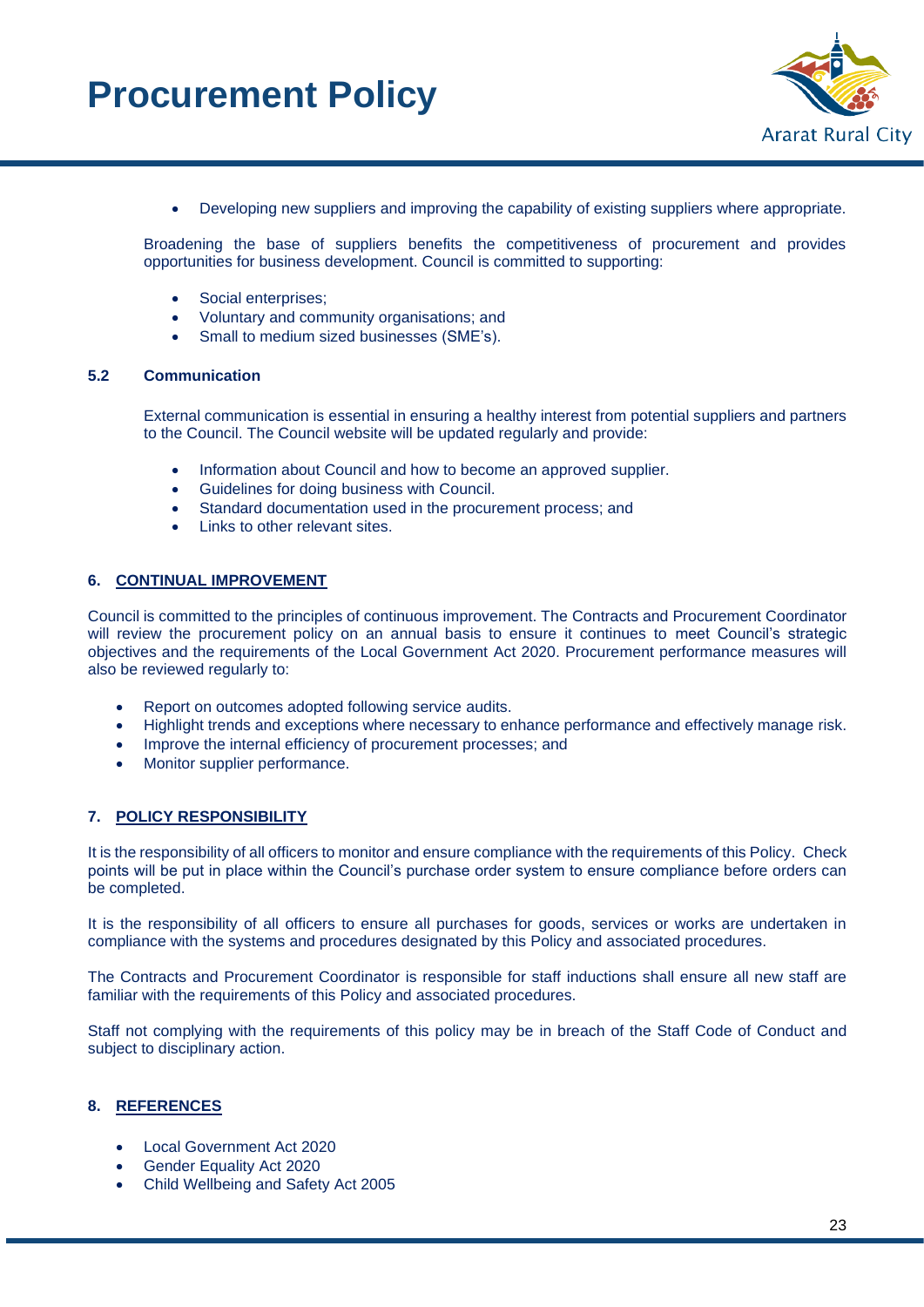

- Labour Hire Licencing 2018
- Modern Slavery Act 2018
- Privacy and Data Protection Act 2014
- Competition of Consumer Act 2010 (Cwth)
- Freedom of Information Act 1982
- Public Records Act 1973
- Security of Payments Act 2002
- Charter of Human Rights Compliance (Vic) 2006
- Australian Consumer Law and Fair Trading Act *2012 (Vic)*
- Environmental Protection Act *2017 (Vic).*

#### <span id="page-23-0"></span>**9. ASSOCIATED DOCUMENTS**

- Staff Code of Conduct
- Councillor Code of Conduct
- Performance Management Employee Discipline Policy
- Risk Management Policy
- Risk Management Framework
- OHS Policy
- Privacy Policy
- Councillor Gifts Policy
- Staff Gifts Policy
- Social Procurement: A Guide for Victorian Local Government
- Victorian Local Government Best Practice Procurement Guidelines 2013
- Victorian Government Gazette, Order in Council 7 August 2008

#### <span id="page-23-1"></span>10. **CHARTER OF HUMAN RIGHTS COMPLIANCE**

Council will ensure that all its procurement operations are fully consistent with the prescribed rights and responsibilities and that they respect fundamental rights within the Victorian Charter of Human Rights and Responsibilities Act 2006 (Vic).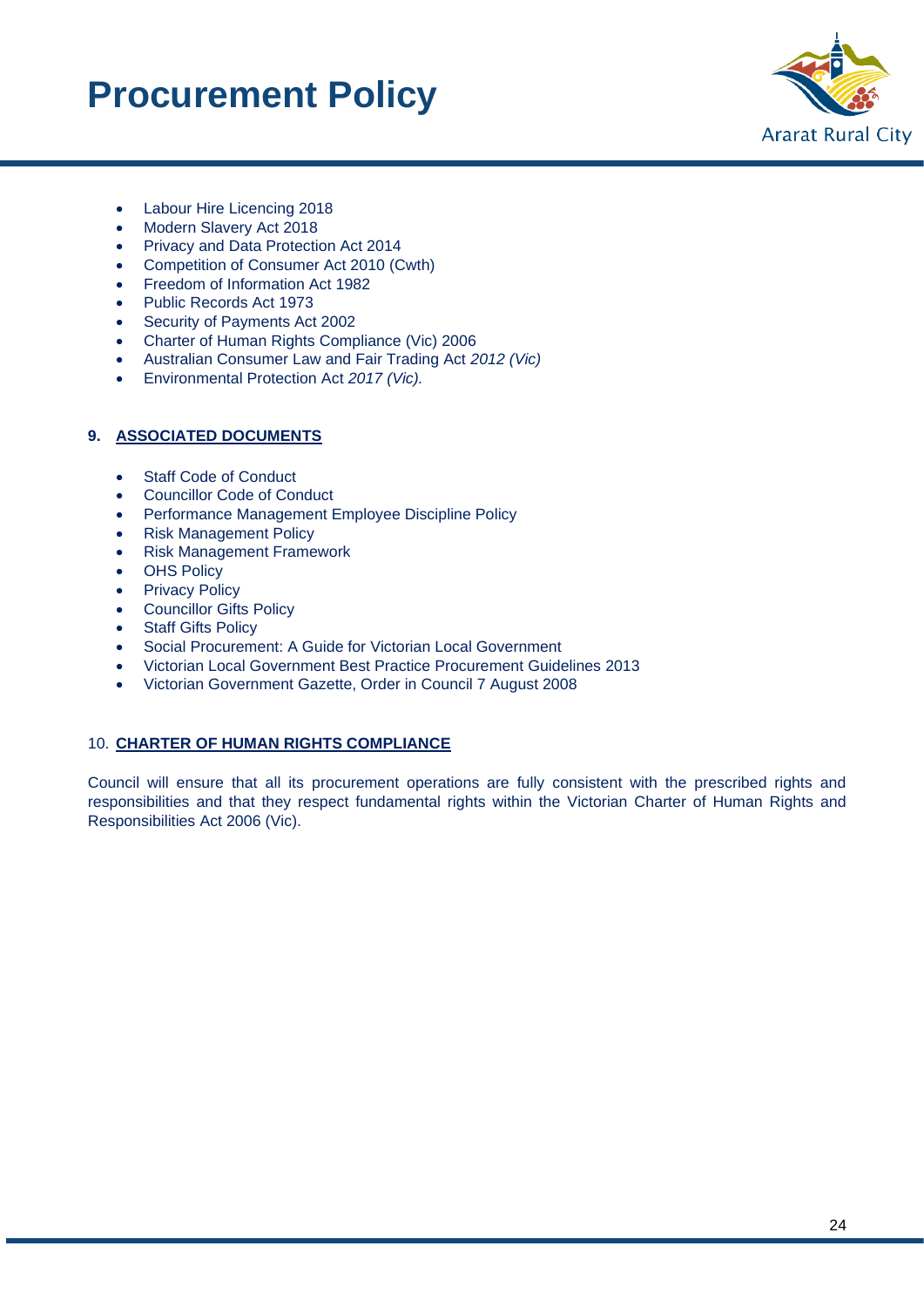

#### <span id="page-24-0"></span>**APPENDICES**

#### <span id="page-24-1"></span>**Appendix 1: Financial Delegations**

The following table defines financial delegations for the CEO, Officers and other positions based on identified tiers. Refer to Council's delegations by specific role or position.

| <b>POSITION</b>                                                                 | <b>DELEGATION</b>                                 | <b>COMMENT</b>                                                                                |
|---------------------------------------------------------------------------------|---------------------------------------------------|-----------------------------------------------------------------------------------------------|
| Tier 1:<br><b>Chief Executive Officer</b>                                       | qoods/<br>services: \$150,000<br>works: \$200,000 | Within approved budget.<br>Unlimited if approved by Council or in<br>emergency circumstances. |
| Tier 2:<br><b>Nominated Officers &amp;</b><br><b>Coordinators</b>               | \$50,000                                          | Within approved budget under direct<br>management, or budget as delegated by<br>CEO.          |
| Tier 3:<br><b>Nominated Coordinators &amp;</b><br><b>Officers</b>               | \$30,000                                          | Within approved budget under direct<br>management, or budget as delegated by<br>CEO.          |
| Tier 4:<br><b>Nominated Coordinators,</b><br><b>Officers &amp; Team Leaders</b> | \$5,000                                           | Within approved budget as delegated by<br>CEO.                                                |

Note: All amounts exclude GST

Note: Tiers relate solely to the requirements of the Procurement Policy.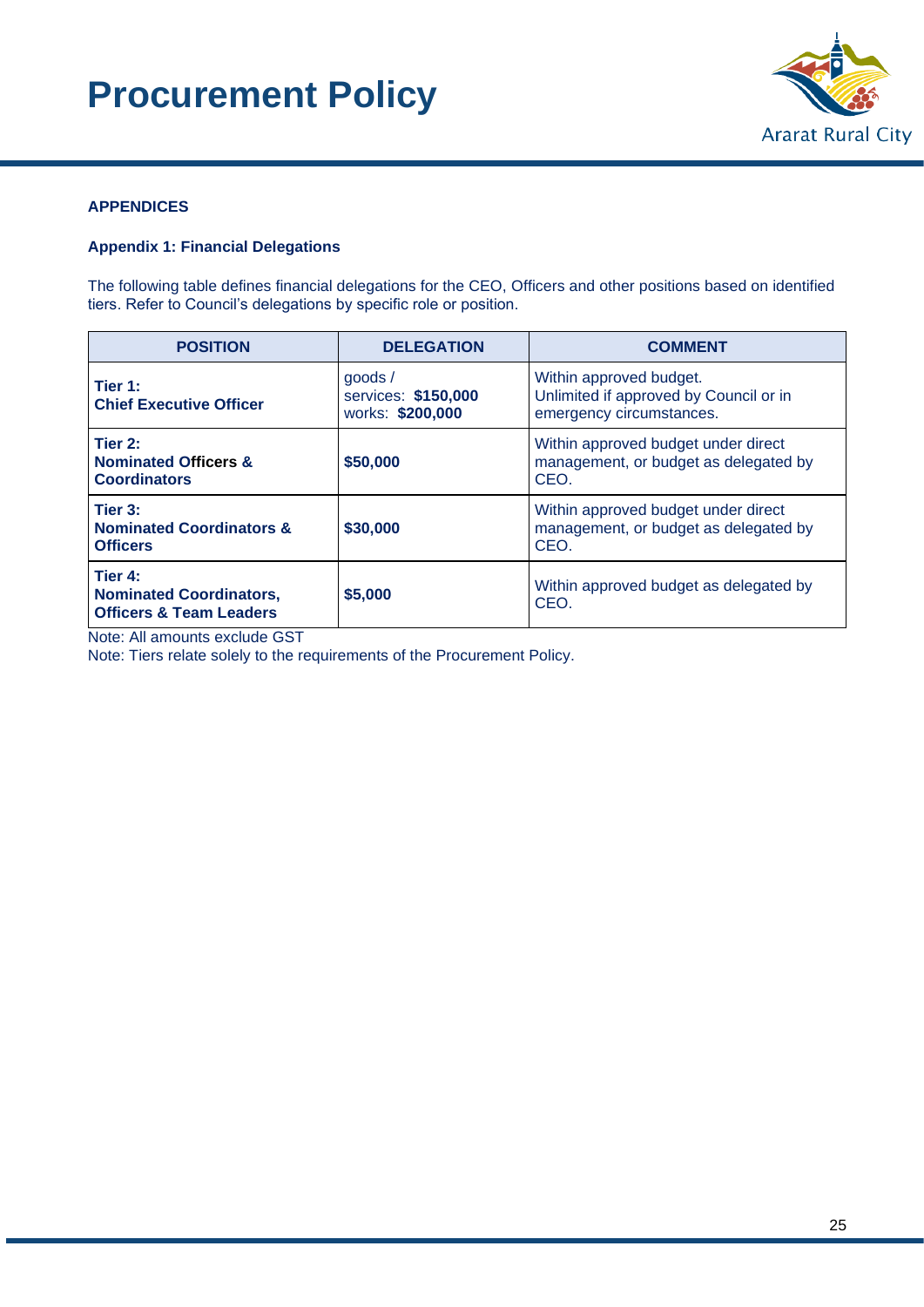

#### <span id="page-25-0"></span>**Appendix 2: Evaluation Panel**

| <b>PROCUREMENT VALUE</b>                                                          | <b>METHOD</b>              | <b>EVALUATION PANEL</b>                                                                                                             |  |
|-----------------------------------------------------------------------------------|----------------------------|-------------------------------------------------------------------------------------------------------------------------------------|--|
| $<$ \$10000                                                                       | Quotation                  | <b>Officer</b><br>٠                                                                                                                 |  |
| $$10,000 \sim $30,000$ - lowest<br>price                                          | Quotation                  | <b>Responsible Officer</b><br>$\bullet$                                                                                             |  |
| $$10,000 \sim $30,000$ - value<br>weighted                                        | Quotation                  | Responsible Officer<br>$\bullet$<br>Tier 4 Coordinator, Tier 3 Officer, or Tier 2<br>$\bullet$<br><b>Officer</b>                    |  |
| $$30,000 \sim $75,000$ - lowest<br>price                                          | <b>Tender or Quotation</b> | <b>Officer</b><br>$\bullet$<br>Tier 3 Officer or<br>$\bullet$<br><b>Tier 2 Officer</b><br>۰                                         |  |
| $$30,000 \sim $75,000$ - value<br>weighted                                        | <b>Tender or Quotation</b> | <b>Responsible Officer</b><br>$\bullet$<br><b>Council Officer</b><br>$\bullet$<br>Procurement Officer (Chairperson non-voting)<br>٠ |  |
| $$75,000 \sim $150,000$ - goods or<br>services<br>$$75,000 \sim $200,000$ - works | <b>Tender or Quotation</b> | <b>Responsible Officer</b><br>$\bullet$<br><b>Council Officer</b><br>$\bullet$<br>Procurement Officer (Chairperson non-voting)<br>٠ |  |
| $> $150,000$ - goods or services<br>$> $200,000 - works$                          | <b>Tender</b>              | <b>Responsible Officer</b><br>٠<br><b>Council Officer</b><br>٠<br>Procurement Officer (Chairperson non-voting)                      |  |

Note: All amounts exclude GST.

1 Consideration should be given to gender diversity in the makeup of a panel

**2** The evaluation panel must have a minimum of three (3) members (minimum of two council staff) and may include external consultants who are specialists in the area.

**3** The evaluation process must be documented, robust, systematic and unbiased.

**4** Once a preferred tenderer is selected, negotiations may be conducted to obtain the optimal solution and commercial arrangements, providing they remain within the intent and scope of the tender. Such negotiations must be exhausted with one tenderer before beginning with another tenderer.

**5** The tender evaluation panel will produce a written report using the prescribed template.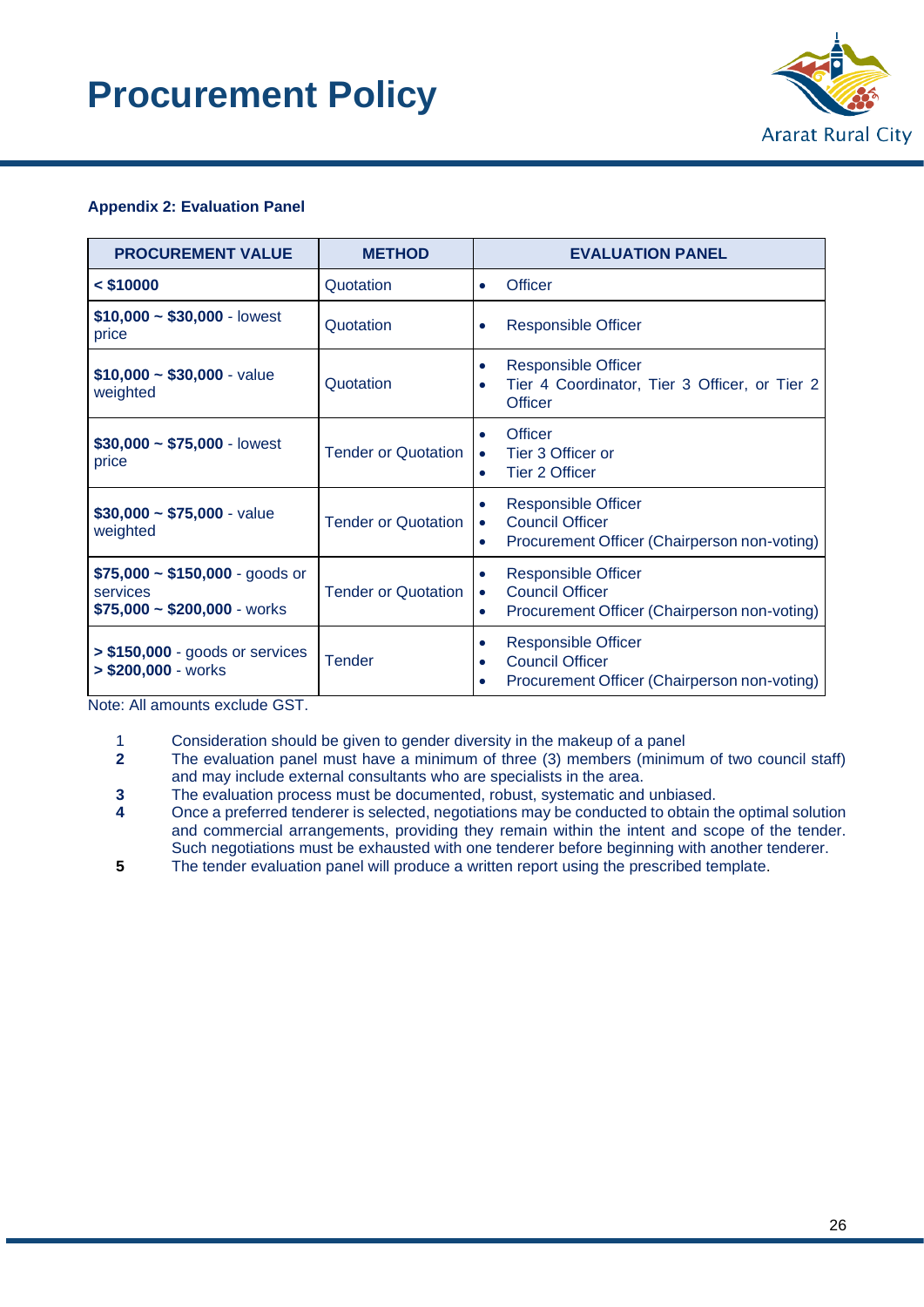#### <span id="page-26-0"></span>**Appendix 3: Procurement Methods**



#### **Ararat Rural City**

| <b>METHOD</b>                                                                       | <b>DIRECT PURCHASE</b>                                                                                                              | <b>DIRECT PURCHASE</b>                                                                                                                                                | <b>SINGLE QUOTE</b>                                                                                                                                                                                | <b>MULTIPLE QUOTES</b>                                                                                                                                                                                                                                                                                                                                               | <b>REQUEST FOR QUOTATION</b><br><b>OR SELECT TENDER</b>                                                                                                                                                                                                                                                                                                                                                                                               | <b>REQUEST FOR QUOTATION</b><br><b>OR SELECT TENDER</b>                                                                                                                                                                                                                                                                                                                                               | <b>PUBLIC TENDER</b>                                                                                                                                                                                                                                                                                                                                                                                                                                           |
|-------------------------------------------------------------------------------------|-------------------------------------------------------------------------------------------------------------------------------------|-----------------------------------------------------------------------------------------------------------------------------------------------------------------------|----------------------------------------------------------------------------------------------------------------------------------------------------------------------------------------------------|----------------------------------------------------------------------------------------------------------------------------------------------------------------------------------------------------------------------------------------------------------------------------------------------------------------------------------------------------------------------|-------------------------------------------------------------------------------------------------------------------------------------------------------------------------------------------------------------------------------------------------------------------------------------------------------------------------------------------------------------------------------------------------------------------------------------------------------|-------------------------------------------------------------------------------------------------------------------------------------------------------------------------------------------------------------------------------------------------------------------------------------------------------------------------------------------------------------------------------------------------------|----------------------------------------------------------------------------------------------------------------------------------------------------------------------------------------------------------------------------------------------------------------------------------------------------------------------------------------------------------------------------------------------------------------------------------------------------------------|
| <b>VALUE OF PROCUREMENT</b>                                                         | $$0 - $100$                                                                                                                         | $$101 - $1,000$                                                                                                                                                       | \$1,000 - \$10000<br>(OR GREATER AMOUNT IN<br><b>ACCORDANCE WITH SUB-</b><br><b>CLAUSE 2.3.4.2(B)</b>                                                                                              | $$10,000 - $30,000$                                                                                                                                                                                                                                                                                                                                                  | $$30,000 - $75,000$                                                                                                                                                                                                                                                                                                                                                                                                                                   | \$75,000 TO \$150,000 (GOODS<br><b>AND SERVICES)</b><br>\$75,000 TO \$200,000 (WORKS)                                                                                                                                                                                                                                                                                                                 | \$150,000+ (GOODS AND<br><b>SERVICES)</b><br>\$200,000+ (WORKS)                                                                                                                                                                                                                                                                                                                                                                                                |
| <b>MINIMUM REQUIREMENTS</b>                                                         | • Use of any suitable supplier.<br>Fair value applies<br>Credit card invoice, or<br>Cash sale invoice or<br>Purchasing card invoice | • Use of any suitable supplier.<br>• Fair value applies<br>Purchase order issued, or<br>Credit card invoice, or<br>Cash sale invoice or<br>• Purchasing card invoice. | • Minimum 1 written quote.<br>• Fair value applies<br>• Use of any suitable supplier.<br>• Purchase Order issued.<br>• Credit card invoice<br>• Procurement Summary<br>between \$5,000 to \$10,000 | • Minimum 3 written quotes.<br>Lowest price, or<br>Best value to be<br>demonstrated.<br>• Use of any suitable supplier<br>• Procurement summary to be<br>completed.<br>• Use of preferred supplier<br>without quotation subject to<br>aggregated spend.<br>Purchase Order issued.<br>Registration of all quotations<br>over \$10,000 with<br>Procurement department. | • Minimum 3 suitable suppliers<br>approached.<br>• Written Scope /<br>Specification.<br>Use of template proforma for<br>$\bullet$<br>procurement.<br>• Procurement evaluation<br>criteria to be defined.<br>• Evaluation by officer or<br>tender panel<br>Procurement summary may<br>$\bullet$<br>be used if assessment by<br>lowest price, or<br>• Tender evaluation report<br>detailing assessment<br>process if value weighted<br>assessment used. | • Minimum 3 suitable suppliers<br>approached.<br>• Written Scope /<br>Specification.<br>• Use of template proforma for<br>procurement.<br>• Procurement & Risk plan<br>prior to tender.<br>• Procurement evaluation<br>criteria to be defined.<br>• Evaluation by tender panel.<br>• Tender evaluation report<br>detailing assessment<br>process<br>• Recommendation prepared<br>for approval by CEO. | • Public Tender<br>Written Scope / Specification<br>• Use of template proforma for<br>procurement.<br>• Procurement & Risk plan<br>prior to tender.<br>• Procurement evaluation<br>criteria to be defined.<br>Evaluation by tender panel.<br><b>Evaluation criteria reviewed</b><br>by tender panel - variance<br>reported.<br>• Tender evaluation report<br>detailing assessment<br>process.<br>Recommendation prepared<br>to CEO for approval by<br>Council. |
| <b>OPTIONAL REQUIREMENTS</b>                                                        | <b>Purchase Order</b><br>$\bullet$<br>Must be created after<br>purchase for invoice<br>payment                                      | • Written quotes.                                                                                                                                                     | • 1 written quote.<br>Use of preferred supplier<br>$\bullet$<br>without quotation subject to<br>aggregated spend.                                                                                  | • Use of preferred supplier<br>without quotation subject to<br>aggregated spend.<br>• Request for Quotation or<br>Select Tender.<br><b>Written Scope /</b><br>Specification.                                                                                                                                                                                         | Public Tender, or<br><b>Expression of Interest and</b><br>Select Tender to follow.<br>Select Tender or RFQ to<br>$\bullet$<br>Pre-qualified suppliers.<br>Aggregated purchasing<br>arrangements that have met<br>multiple quotation<br>requirements                                                                                                                                                                                                   | <b>Public Tender</b><br>$\bullet$<br>• Expression of Interest and<br>Select Tender to follow.<br>• Select Tender of RFQ to<br>Pre-qualified suppliers.<br>• Aggregated purchasing<br>arrangements that have met<br>multiple quotation<br>requirements.                                                                                                                                                | <b>Expression of Interest and</b><br>$\bullet$<br>Public Tender to follow.<br>Aggregated purchasing<br>arrangements that have met<br>public tender requirements.                                                                                                                                                                                                                                                                                               |
| <b>APPROVAL OF SCOPE /</b><br><b>SPECIFICATION</b>                                  | • Officer                                                                                                                           | • Officer                                                                                                                                                             | • Officer                                                                                                                                                                                          | • T3 Coordinator / T3 Officer                                                                                                                                                                                                                                                                                                                                        | • T2 Coordinator / Officer                                                                                                                                                                                                                                                                                                                                                                                                                            | • T2 Coordinator / Officer                                                                                                                                                                                                                                                                                                                                                                            | • T2 Coordinator / Officer                                                                                                                                                                                                                                                                                                                                                                                                                                     |
| <b>REPOSITORY FOR</b><br><b>PROCUREMENT RECORDS</b>                                 | • Not applicable                                                                                                                    | • Not applicable                                                                                                                                                      | • Service Network Directory                                                                                                                                                                        | • Contracts Network Directory                                                                                                                                                                                                                                                                                                                                        | <b>Contracts Network Directory</b>                                                                                                                                                                                                                                                                                                                                                                                                                    | • Contracts Network Directory                                                                                                                                                                                                                                                                                                                                                                         | • Contracts Network Directory                                                                                                                                                                                                                                                                                                                                                                                                                                  |
| <b>NOTIFICATION OF OUTCOME /</b><br><b>PERIOD</b>                                   | $\bullet$ NA                                                                                                                        | $\bullet$ NA                                                                                                                                                          | $\bullet$ NA                                                                                                                                                                                       | $\bullet$ NA                                                                                                                                                                                                                                                                                                                                                         | • Web site / 1 month                                                                                                                                                                                                                                                                                                                                                                                                                                  | $\bullet$ Web site / 3 months                                                                                                                                                                                                                                                                                                                                                                         | $\bullet$ Web site / 6 months                                                                                                                                                                                                                                                                                                                                                                                                                                  |
| <b>RESPONSIBILITY FOR</b><br><b>EVALUATION</b>                                      | • Officer                                                                                                                           | • Officer                                                                                                                                                             | • Officer                                                                                                                                                                                          | • Responsible Officer or<br>Responsible Officer and<br>Coordinator / Officer if value<br>assessment used                                                                                                                                                                                                                                                             | • Responsible Officer or<br>Responsible Officer and T4<br>$\bullet$<br>Coordinator / Officer                                                                                                                                                                                                                                                                                                                                                          | • Tender panel                                                                                                                                                                                                                                                                                                                                                                                        | • Tender panel                                                                                                                                                                                                                                                                                                                                                                                                                                                 |
| <b>APPROVAL OF PROCUREMENT</b><br><b>PROCESS PRIOR TO</b><br><b>EXECUTION</b>       | • Authorised Officer                                                                                                                | • Authorised Officer                                                                                                                                                  | • Authorised Officer                                                                                                                                                                               | • Procurement Officer                                                                                                                                                                                                                                                                                                                                                | • Deputy CEO                                                                                                                                                                                                                                                                                                                                                                                                                                          | • Deputy CEO                                                                                                                                                                                                                                                                                                                                                                                          | • Deputy CEO                                                                                                                                                                                                                                                                                                                                                                                                                                                   |
| <b>CONTRACT EXECUTION</b>                                                           | • Authorised Officer                                                                                                                | • Authorised Officer                                                                                                                                                  | • Authorised Officer                                                                                                                                                                               | • Authorised Officer                                                                                                                                                                                                                                                                                                                                                 | • T3 Coordinator / Officer                                                                                                                                                                                                                                                                                                                                                                                                                            | • Chief Executive Officer                                                                                                                                                                                                                                                                                                                                                                             | • Council resolution<br>Signed and sealed by Mayor<br>& Chief Executive Officer                                                                                                                                                                                                                                                                                                                                                                                |
| <b>APPROVAL OF VARIATIONS</b><br>(PERCENTAGE OF PRICE OR<br><b>CONTRACT AMOUNT)</b> | $\bullet$ NA                                                                                                                        | $\bullet$ NA                                                                                                                                                          | $\bullet$ <10% Officer<br>• >10% Coordinator / Officer                                                                                                                                             | <5% T3 Coordinator / T3<br><b>Officer</b><br>• 5~15% T2 Coordinator /<br>Officer<br>$\bullet$ >15% CEO                                                                                                                                                                                                                                                               | • <10% T2 Coordinator /<br>Officer<br>$\bullet$ >10% CEO<br>Council if budget variation<br>$\bullet$                                                                                                                                                                                                                                                                                                                                                  | • <10% T2 Coordinator /<br>Officer<br>$\bullet$ >10% CEO<br>• Council if budget variation                                                                                                                                                                                                                                                                                                             | • <10% T2 Coordinator /<br><b>Officer</b><br>$\bullet$ >10% CEO<br>Council if budget variation                                                                                                                                                                                                                                                                                                                                                                 |

*Note 1: All amounts exclude GST*

*Note 2: An* Officer *or* Responsible Officer *cannot be the* Authorised Officer *to the procurement task.*

*Note 3: T4 refers to Tier 4 etc. as per Appendix 1.*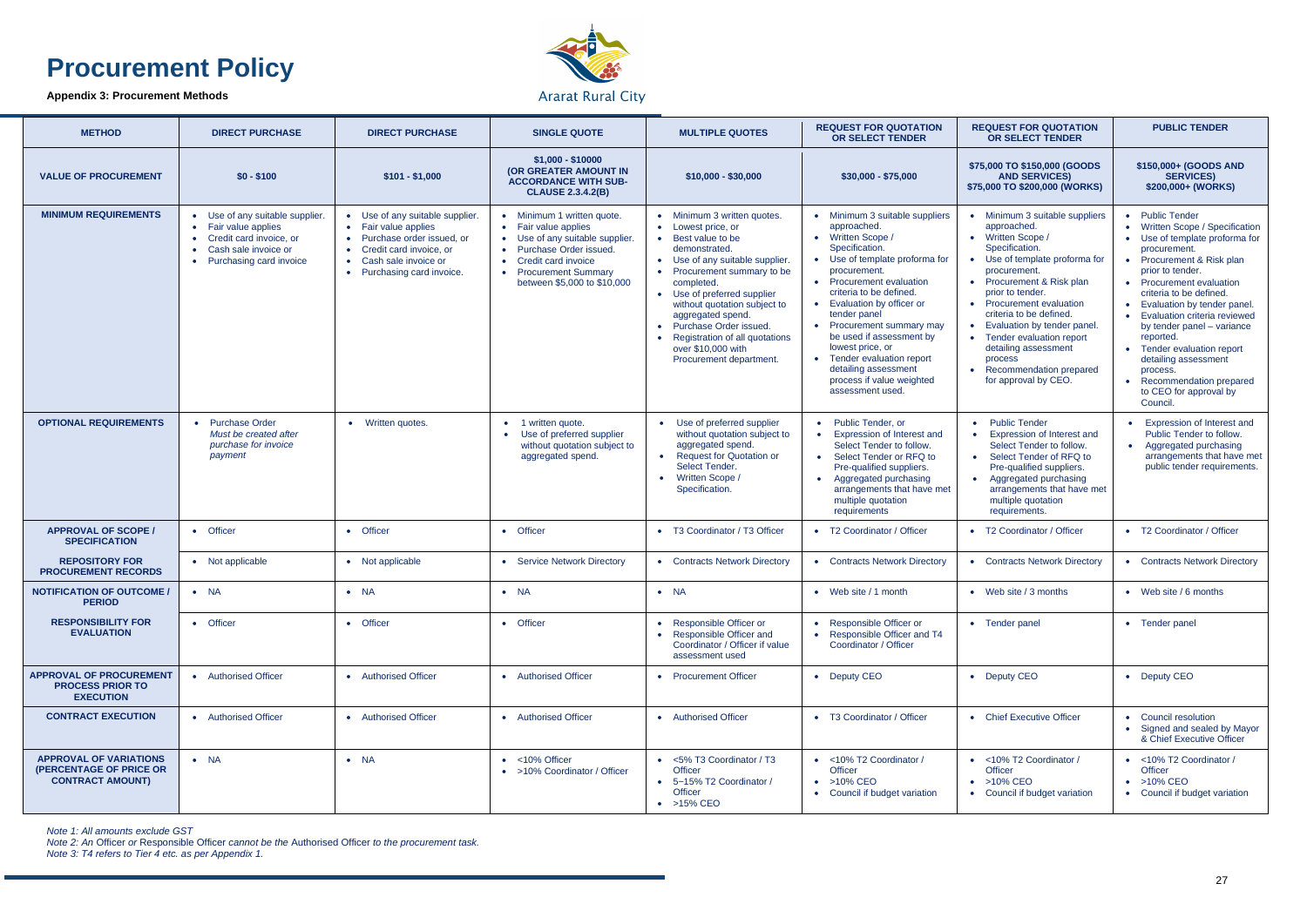

#### <span id="page-27-0"></span>**Appendix 4 – Exemptions**

The following procurements are either exempt from market engagement and/or the requirement for a Purchase Order. With the Chief Executive's approval, exemptions can be added or removed from this list at any time.

| <b>Category</b>                         | <b>Description</b>                                                                                                                                                                           |            | <b>Exempt from</b><br><b>Purchase Order</b> |
|-----------------------------------------|----------------------------------------------------------------------------------------------------------------------------------------------------------------------------------------------|------------|---------------------------------------------|
| <b>Utilities</b>                        | Electricity, gas, water and telephone services.                                                                                                                                              | <b>No</b>  | Yes                                         |
| <b>Insurance premiums and</b><br>claims | WorkCover and other insurances.                                                                                                                                                              | <b>No</b>  | Yes                                         |
| <b>Prescribed contracts</b>             | Legal services                                                                                                                                                                               | <b>Yes</b> | <b>No</b>                                   |
| <b>Payroll expenses</b>                 | Superannuation and PAYG.                                                                                                                                                                     | Yes        | Yes                                         |
| <b>GST</b>                              | Goods and Services Tax payable.                                                                                                                                                              | <b>Yes</b> | Yes                                         |
| <b>Postage</b>                          | Australia Post.                                                                                                                                                                              | Yes        | Yes                                         |
| <b>Vehicle registrations</b>            | VicRoads vehicle registrations.                                                                                                                                                              | Yes        | Yes                                         |
| <b>Councillor expenses</b>              | Allowances and Reimbursements.                                                                                                                                                               | Yes        | <b>Yes</b>                                  |
| <b>Refundable trust funds</b>           | Includes Security Bonds, Contract Retentions<br>and other funds held in trust.                                                                                                               | Yes        | Yes                                         |
|                                         | EPA Victoria Levy.                                                                                                                                                                           | Yes        | <b>Yes</b>                                  |
| <b>Levies</b>                           | Fire Services Property Levy.                                                                                                                                                                 | Yes        | Yes                                         |
| <b>Research &amp; Development</b>       | Research and Development (R&D) includes<br>activities that Council undertake to innovate<br>and introduce new projects & services.<br>Does not include inputs to the R&D - ie.<br>Technology | Yes        | <b>No</b>                                   |
| <b>Other</b>                            | Acquisition of Land and Buildings.                                                                                                                                                           | Yes        | Yes                                         |